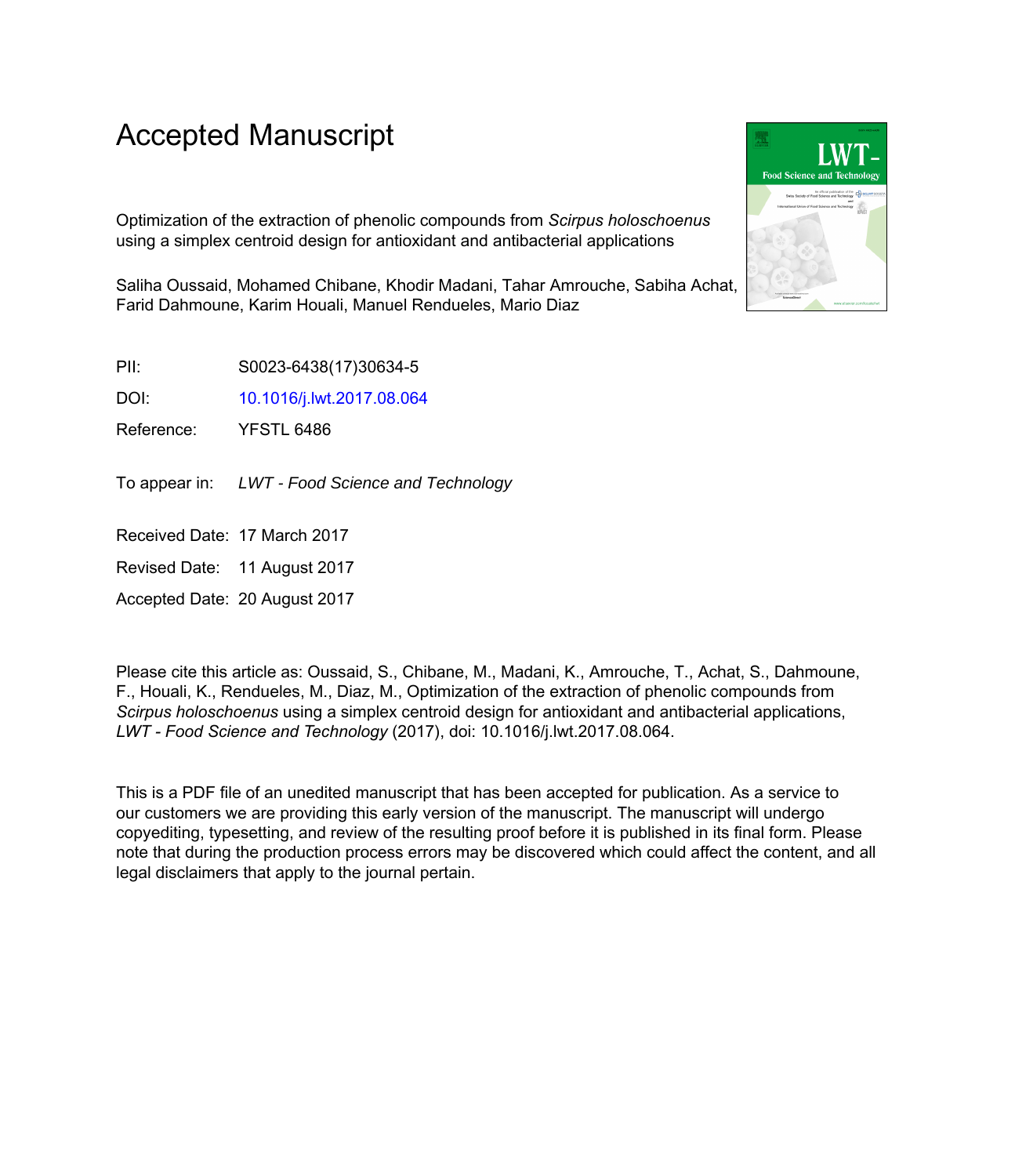| 1              | Optimization of the extraction of phenolic compounds from Scirpus holoschoenus using                                                                  |
|----------------|-------------------------------------------------------------------------------------------------------------------------------------------------------|
| $\overline{2}$ | a simplex centroid design for antioxidant and antibacterial applications.                                                                             |
| 3              | Oussaid Saliha <sup>1,2</sup> , Chibane Mohamed <sup>3</sup> , Madani Khodir <sup>1</sup> , Amrouche Tahar <sup>4</sup> , Achat Sabiha <sup>1</sup> , |
| $\overline{4}$ | Dahmoune Farid <sup>1</sup> , Houali Karim <sup>2</sup> , Rendueles Manuel <sup>5</sup> , Diaz Mario <sup>5*</sup>                                    |
| 5              |                                                                                                                                                       |
| 6              | Laboratoire de Biomathématiques, Biophysique, Biochimie et Scientométrie, Faculté des Sciences de la Nature                                           |
| 7              | et de la Vie, Université de Bejaia, 06000 Bejaia, Algeria                                                                                             |
| 8              | ${}^{2}$ Laboratory Analytical Biochemistry & Biotechnology Research (LABAB), Faculty of Biological Sciences and                                      |
| 9              | Agricultural Sciences, Mouloud Mammeri University of Tizi-Ouzou, Tizi Ouzou, Algeria                                                                  |
| 10             | <sup>3</sup> The Management Laboratory and Development of Natural Resources and Quality Assurance, AMO University                                     |
| 11             | Bouira, Algeria                                                                                                                                       |
| 12             | <sup>4</sup> Laboratory of quality and food safety, Faculty of Biological sciences and Agronomy, M. Mammeri University,                               |
| 13             | Tizi Wezzu, Algeria                                                                                                                                   |
| 14             | <sup>5</sup> Department of Chemical Engineering and Environmental Technology, University of Oviedo, C/Julián Clavería                                 |
| 15             | s/n, 33071 Oviedo, Spain.                                                                                                                             |
| 16<br>17       | Tel: 0034-985103439<br>$(*)$ Corresponding author.<br>E-mail addresses: mariodiaz@uniovi.es                                                           |
| 18             |                                                                                                                                                       |
| 19             | <b>Abstract</b>                                                                                                                                       |
| 20             | A simplex-centroid mixture design (SCMD) approach was used to select the best solvent for                                                             |
| 21             | the extraction of the phenolic compounds from Scirpus holoschoenus L. rhizome. The                                                                    |
| 22             | optimized crude acetone extract (CE) and its ethyl acetate (EA) and petroleum ether (PE)                                                              |
| 23             | fractions were investigated for their antioxidant and antibacterial properties. The EA fraction                                                       |
| 24             | showed the highest antioxidant activity and antibacterial effect, with minimal inhibitory                                                             |
| 25             | concentration (MIC) values of 0.4 and 0.6 mg $mL^{-1}$ for <i>Staphylococcus aureus</i> and <i>Bacillus</i>                                           |
| 26             | subtilis, respectively. The antibacterial activity was evaluated by SCMD and the results                                                              |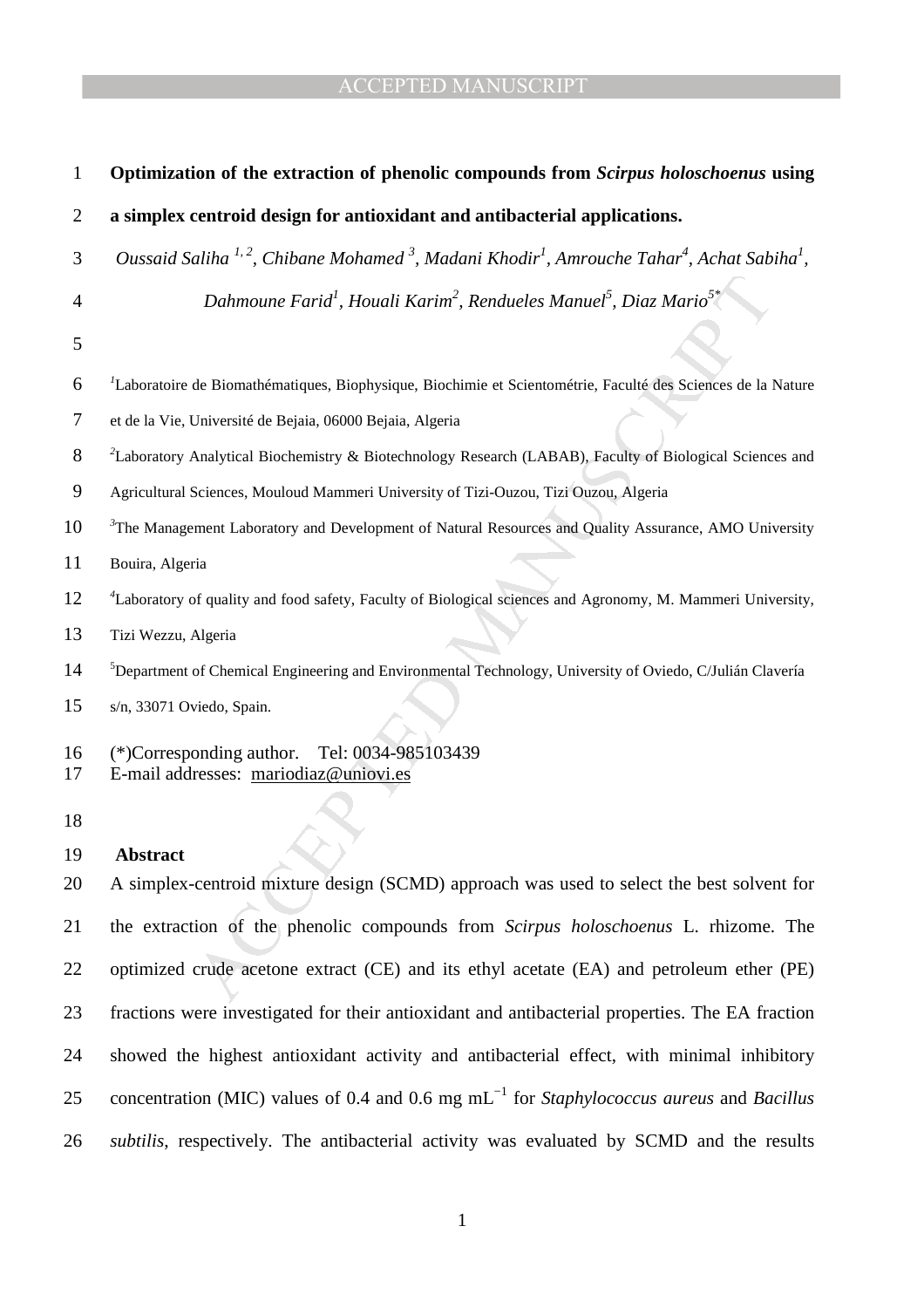27 indicated that antagonist binary extract effects between the PE–EA and PE–CE pairs are 28 found.

29 **Keywords***: Scirpus holoschoenus*, phenolic compounds, optimisation, antioxidant activity, 30 antibacterial activity.

- 31
- 32
- 33 **1. Introduction**

al activity.<br>
and activity.<br>
action<br>
action<br>
action<br>
action and antimicrobial agents have been added to foods to extend their<br>
rmful effects of the use of chemical preservatives (Gulein, 2004) encourage<br>
action<br>
and produc 34 Antioxidant and antimicrobial agents have been added to foods to extend their shelf 35 life and were shown to prevent lipid peroxidation and foodborne illness due to pathogen 36 growth. Harmful effects of the use of chemical preservatives (Gulcin, 2004) encourages the 37 use of natural products as biopreservatives (Owen & Palombo, 2007). In addition, the 38 phenomenon of bacterial resistance is becoming more important mainly due to the excessive 39 use of antibiotics. Nowadays there is a worldwide trend towards employing new substitutes to 40 control rancidity and foodborne diseases, promoting the use of methods without negative side 41 effects on human health (Nedorostova, Kloucek, Kokoska, Stolcova, & Pulkrabek, 2009). 42 Some scientific research is focused on the assessment of the effects of plant extracts as 43 antioxidant or/and antimicrobial agents in food preservation (Burt, 2004). Among investigated 44 phytochemicals, polyphenols seem to be among the more interesting due to their varying 45 structures and biological activities (Vaquero, Alberto, & de Nadra, 2007; Viswanath, Urooj, 46 & Malleshi, 2009). Indeed, their antioxidant and antimicrobial properties are highly valued in 47 the food, cosmetics and pharmaceutical fields (Bento, Torres, Fialho, & Bononi, 2013).

48 *Scirpus holoschoenus* is a perennial Cyperaceae (Abdel-Mogib, Basaif, & Sobahi, 49 2001). Its rhizome has been used as a traditional medicine to eliminate kidney stones 50 (Morales, Pardo-De-Santayana, & Tardio, 2006) and for liver protection (Popescu, 2011).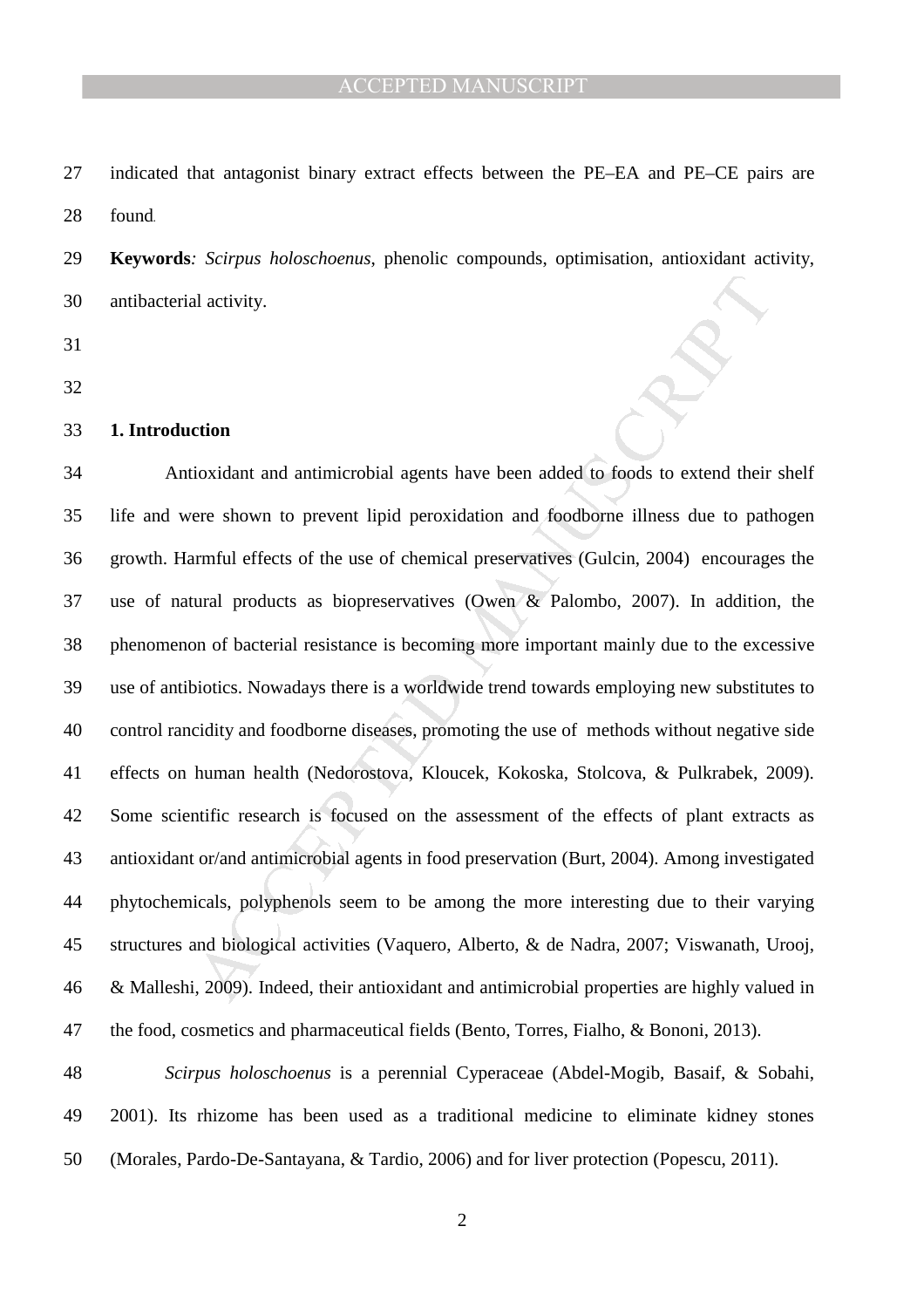| 51 | It is known that the rhizome of S. <i>holoschoneus</i> is rich in a range of phenolic         |
|----|-----------------------------------------------------------------------------------------------|
| 52 | compounds such as 3,5,4'-trimethoxystilbene, 2-prenyl-3,5,4'-trimethoxystilbene, 2-prenyl-3-  |
| 53 | hydroxy-5,4'-dimethoxystilbene, 2-prenyl-3,4'-dihydroxy-5-methoxystilbene, which are all      |
| 54 | acetophenone derivatives (Abdel-Mogib et al., 2001; Popescu, 2011), vanillin, E-resveratrol,  |
| 55 | Z-resveratrol, chlorogenic acid, caffeic acid, cinnamic acid and gallic acid (Popescu, 2011). |

one derivatives (Abdel-Mogib et al., 2001; Popescu, 2011), vanillin, E-resver<br>ol, chlorogenic acid, caffeic acid, cimamic acid and gallic acid (Popescu, 201<br>*ioloschoenus* is widely distributed in Kabylia (Northeast Algeri 56 *S. holoschoenus* is widely distributed in Kabylia (Northeast Algeria) and its root is 57 locally used by decoction to treat haemorrhoids. To the best of our knowledge, there have 58 been no studies carried out on the extraction of phenolic compounds from *S. holoschoenus* 59 rhizome and on its antibacterial activity using an SCMD approach. Therefore, the objectives 60 of the present work were to (i) optimize solvent extraction for a higher total phenolic content 61 (TPC) of the extract using SMCD, (ii) optimize extraction time for the selected solvent, (iii) 62 determination of TPC, flavonoids, tannins and antioxidant activity of crude extract (CE) and 63 its fractions obtained with ethyl acetate (EA) and petroleum ether (PE) and then (iv) use an 64 SMCD to optimize the combination effect of CE, EA and PE against *S. aureus* and *B. subtilis*, 65 which were chosen as representatives of bacterial food contaminants.

- 66
- 67
- 68 **2. Materials and methods**
- 69 *2.1. Chemicals*

70 Sodium bicarbonate (Na<sub>2</sub>CO<sub>3</sub>), Folin–Ciocalteu phenol reagent, disodium hydrogen 71 phosphate  $(Na_2HPO_4)$  and aluminium chloride  $(AICI_3)$  were obtained from Prolabo (Loire, 72 France), butylated hydroxyanisole (BHA) and 1-diphenyl-2-picryl-hydrazil (DPPH) from 73 Sigma Aldrich (Germany). Gallic acid, ferric chloride (FeCl<sub>3</sub>·6H<sub>2</sub>O), potassium ferricyanide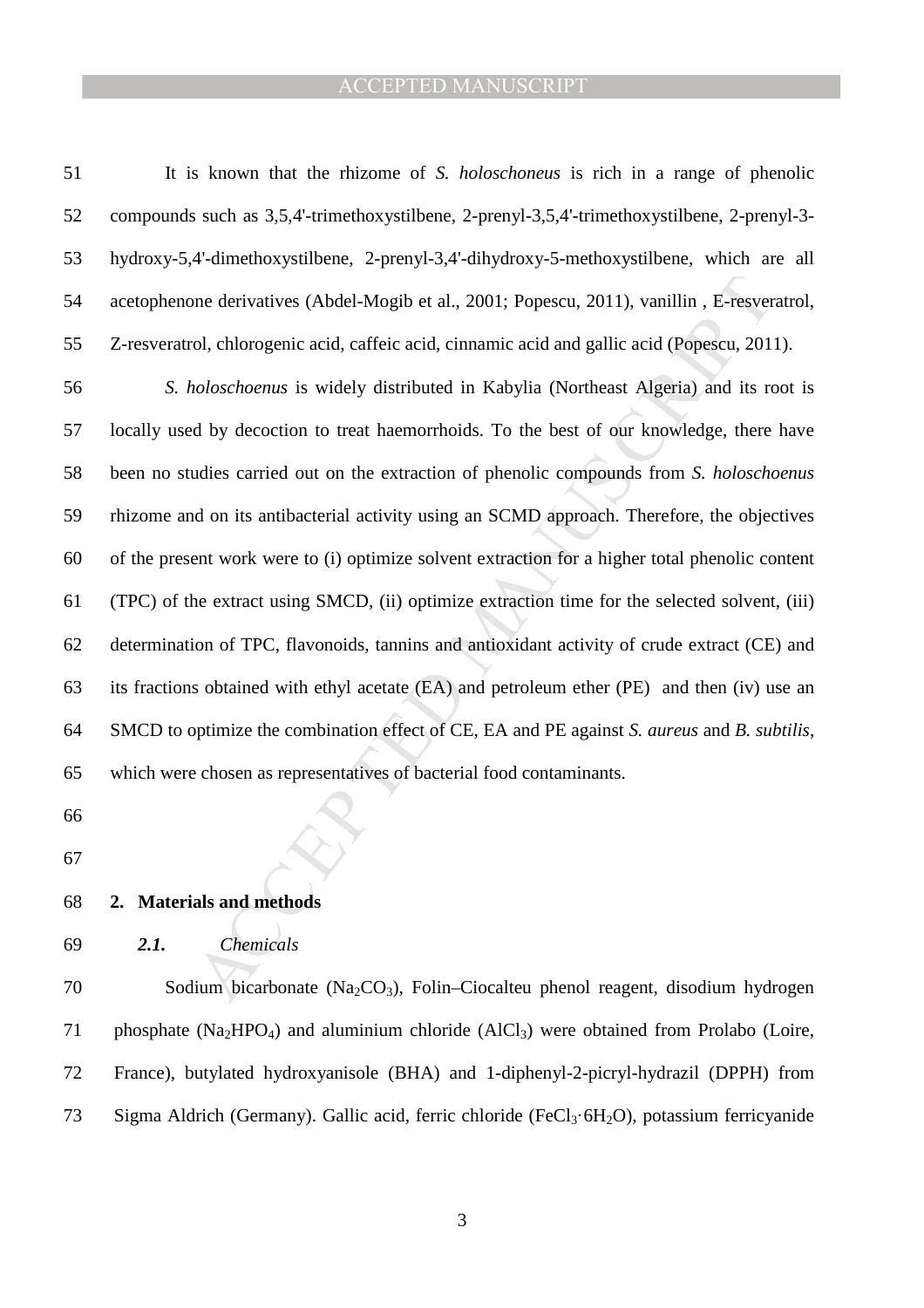$74$  (C<sub>6</sub>N<sub>6</sub>FeK<sub>3</sub>), dodecylsulfate de sodium (SDS), trichloroacetic acid, and dimethylsulfoxide 75 (DMSO) were purchased from Biochem-chemopharma (Loire, France).

76 The antibacterial activity against *S. aureus* ATCC 25223 and *B. subtilis* ATCC 6633, obtained

77 from the American Type Culture Collection, was screened.

78 *2.2. Optimization of sample preparation* 

clerial activity against *S. aureus* ATCC 25223 and *B. subtilis* ATCC 6633, obt<br>merican Type Culture Collection, was screened.<br> *Optimization of sample preparation*<br>
zomes were collected from Chemini (Bejaia, east of Alg 79 *Scirpus* rhizomes were collected from Chemini (Bejaia, east of Algeria), in spring during the 80 flowering stage and kept preserved by drying under a forced air oven at 40 °C until constant 81 mass was obtained. The dried material was crushed to prepare powder, which was milled 82 through a 63 µm sieve (final powder size <63 µm). The effect of 3 solvents in water: 70% 83 acetone ( $\alpha_1$ ), 70% ethanol ( $\alpha_2$ ) and 70% methanol ( $\alpha_3$ ), and their mixtures considering the 84 TPC of the extracts as the optimizing parameter were tested according to a SCMD. This 85 method gives the optimal proportion of the variables (in this case the proportion of each 86 solvent,  $\alpha_1$ ,  $\alpha_2$  and  $\alpha_3$ ) selecting the best possible combination. The sum of the three variables 87 must be 100.

88 Fitting response values was done using the cubic model:

89  $Y=b_1\alpha_1+b_2\alpha_2+b_3\alpha_3+b_1b_2\alpha_1\alpha_2+b_1b_3\alpha_1\alpha_3+b_2b_3\alpha_2\alpha_3+b_1b_2b_3\alpha_1\alpha_2\alpha_3$  (eq. 1)

90

91 The extraction was performed at solid / liquid ratio of 1/50 (w/v) (Djeridane, Yousfi, 92 Boutassouna, Stocker, & Vidal, 2006). Dried sample (0.5 g) was macerated with 25 mL of 93 solvent, following the 10 formulations specified in Table 1. The maceration was carried out 94 under shaking at 300 rpm for 24h at room temperature. After filtration through filter paper, 95 the solvent was entirely removed in a rotary evaporator (Buchi R 210, Switzerland). The dry 96 extract was weighed and then re-dissolved in 5 mL of methanol to obtain a solution with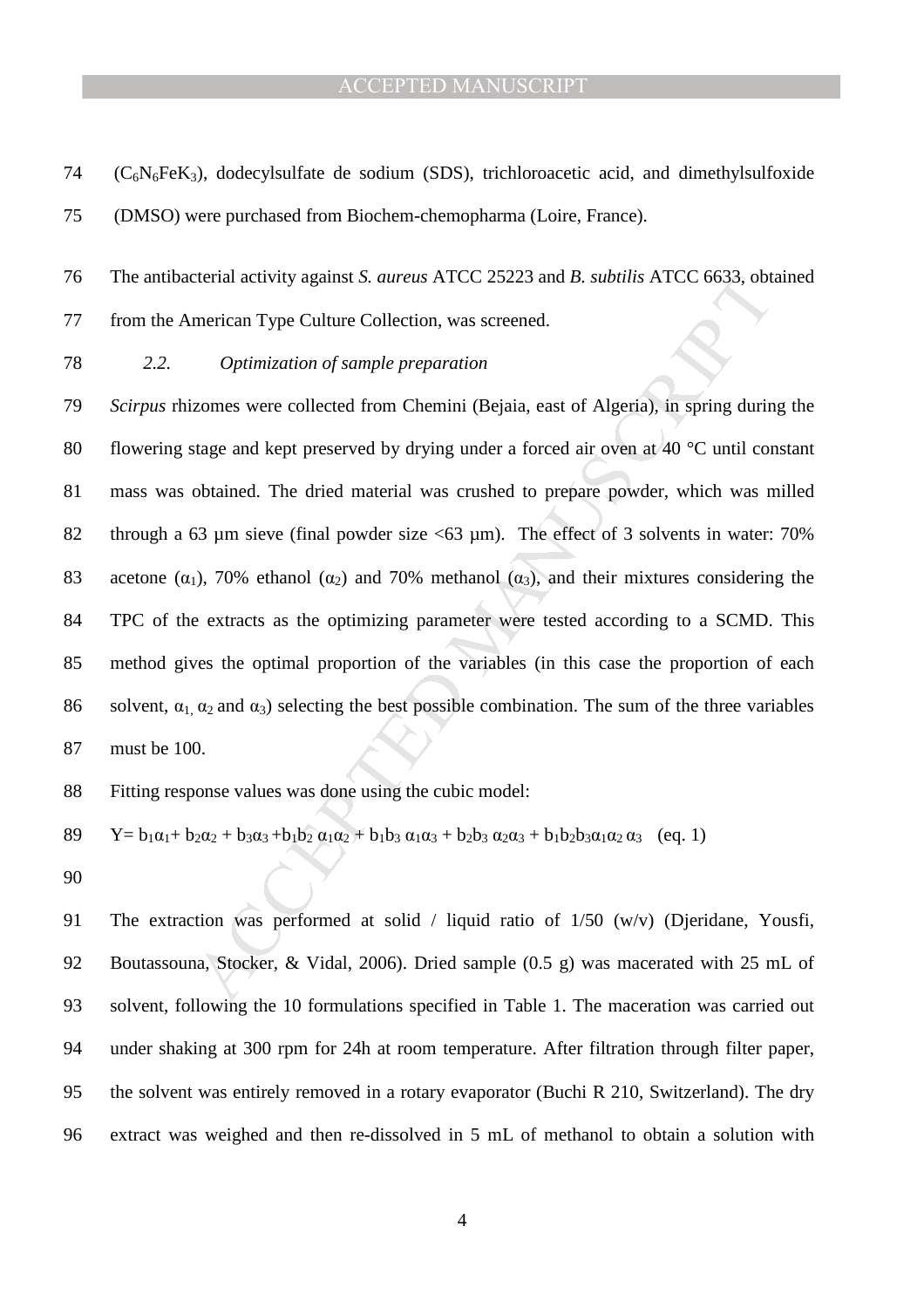97 known concentration. The Extraction yield was calculated on a dry weight basis from the 98 formula given below:

99 
$$
E_y(\%) = \frac{w_2 - w_1}{w_0} \times 100
$$

100

101 Where,  $E_y$  is the Extraction yield,  $W_2$  is the weight of the extract and the container,  $W_1$  is the 102 weight of the container alone and  $W_0$  is the weight of the initial dried sample.

103 Using the optimal solvent type selected, samples were extracted using varying maceration 104 times (1h, 2 h or 3 h), in 25 mL of solvent, and with 3 steps, each step lasting 1 hour in 10, 10 105 and 5 mL volume respectively (3x1h).

- 106 The extract obtained under the optimal conditions constitutes the crude acetone extract 107 (CE).
- 108
- 109 *2.2.1. Extraction liquid-liquid*

we<br>is the Extraction yield,  $W_2$  is the weight of the extract and the container,  $W_1$ <br>he container alone and  $W_0$  is the weight of the initial dried sample.<br>optimal solvent type selected, samples were extracted using v 110 To increase the amount of optimized extract, ten extractions were carried as described in 111 the previous section and the sum of the filtrates was subjected to complete evaporation of 112 the acetone in a rotary evaporator (Buchi R 210, Switzerland) at 40  $^{\circ}$ C. The remaining 113 aqueous sample was treated three times with the same volume of petroleum ether, then 114 six times with ethyl acetate containing 20% ammonium sulphate and 2% meta-115 phosphoric acid solution. The residual water in the ethyl acetate fraction was eliminated 116 by adding a sufficient amount of anhydrous sodium sulphate (Djeridane, Yousfi, 117 Boutassouna, Stocker, & Vidal, 2006). The petroleum ether and ethyl acetate of the 118 resulting solutions were completely evaporated on a rotary evaporator. The dry extracts 119 were dissolved in methanol and designated, respectively, as EA (ethyl acetate fraction) 120 and PE (petroleum ether fraction) (Fig.1).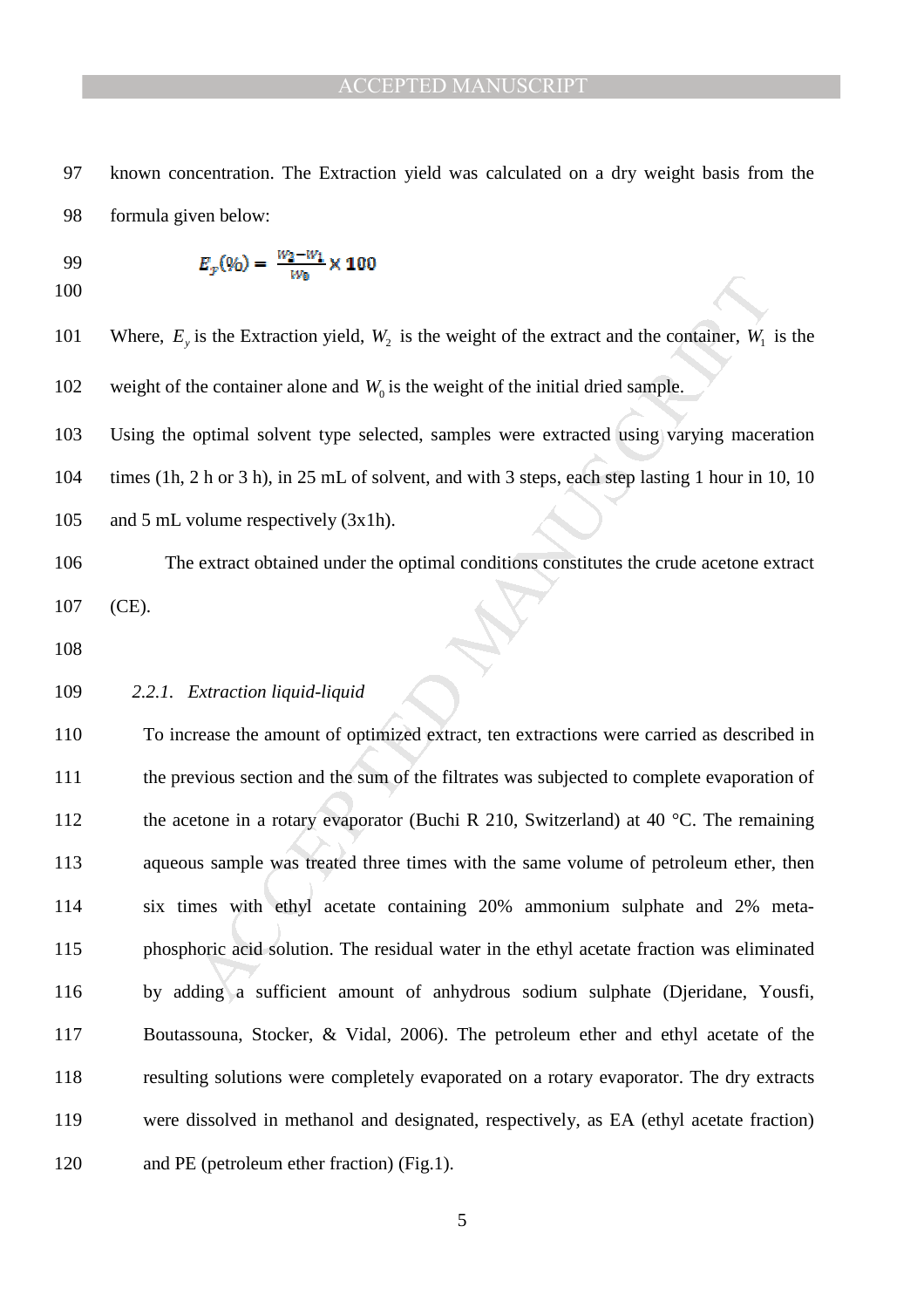121

### 122 *2.2.2. Determination of total phenolic content*

iess-Pierce, Holcroft, & Kader, 2000). 100 µL of each sample was diluted in water and mixed with 0.5 mL of Follin-Ciocalteu reagent  $(2 N)$  and  $1.5$  mL of sodium bicarbonate solution. Total volume was adjusted to  $10$  mL 123 TPC of CE, EA and PE were determined by the Folin–Ciocalteu method (Gil, Toms-124 Barbern, Hess-Pierce, Holcroft, & Kader, 2000). 100 µL of each sample was diluted in 6 mL 125 of distilled water and mixed with 0.5 mL of Follin-Ciocalteu reagent (2 N) and 1.5 mL of the 126 20% (w/v) sodium bicarbonate solution. Total volume was adjusted to 10 mL with distilled 127 water. After incubation for 2 h in the dark at room temperature, the absorbance was measured 128 at 760 nm using a spectrophotometer (SpectroScan 50, Nkesia, Cyprus). The experiment was 129 carried out in triplicate and the concentration of TPC in the extract was expressed, based on a 130 gallic acid standard curve, as mg gallic acid equivalent (GAE) per gram of dry extract (DE) 131 i.e., mg GAE/g DE.

# 132 *2.2.3. Determination of total flavonoids*

133 Total flavonoid content was determined using the aluminium trichloride method 134 (Bahorun et al., 1996 ). 1.5 mL of extract was mixed with the same volume of 2% aluminium 135 trichloride solution  $(AICI_3)$  in methanol. The mixtures were left to stand for 10 min at room 136 temperature, and then the absorbance was determined using a spectrophotometer 137 (SpectroScan 50, Nkesia, Cyprus) at 415 nm. Quercetin was used to plot the calibration curve. 138 The experiment was carried out in triplicate and total flavonoid content was expressed as 139 milligrams quercetin equivalent (QE) per gram of dry extract i.e., mg QE/g DE.

140

# 141 *2.2.4. Determination of tannins*

142 Tannins were determined by protein-precipitation assay (Hagerman & Butler, 1978), 143 and a calibration curve was plotted with tannic acid. A volume of 0.5 mL of each sample was mixed separately with 1 mL of Bovine serum albumin (BSA) solution (1 mg BSA mL<sup>-1</sup> 144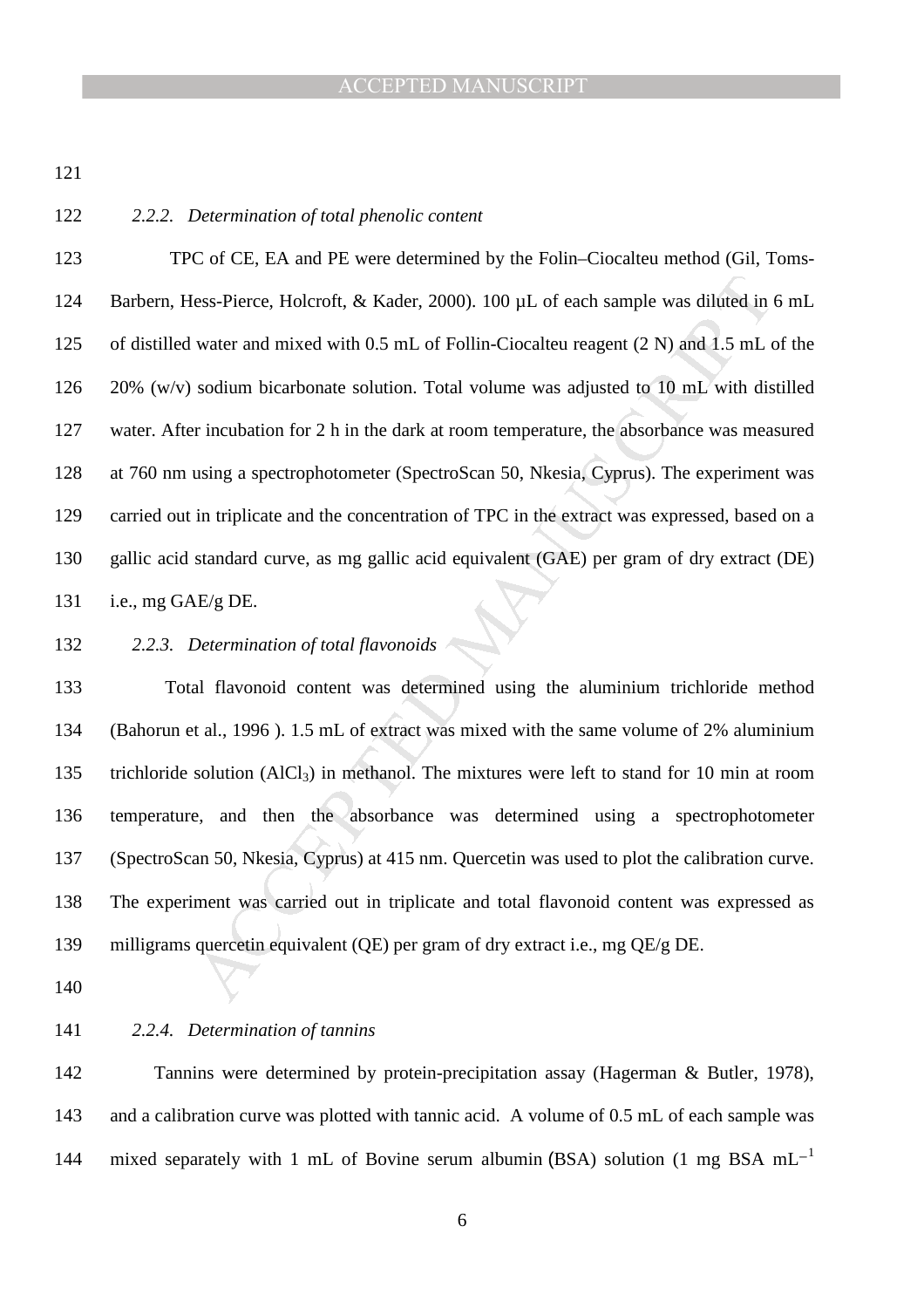| 145 | dissolved in a buffer of 0.2 M acetic acid and 0.17 M sodium chloride adjusted to pH 4.9) for                      |
|-----|--------------------------------------------------------------------------------------------------------------------|
| 146 | 24 h at 4°C. After centrifugation for 10 min at $14000 \times g$ rpm, the pellet was dissolved in 2 mL             |
| 147 | buffer (containing 5% $(w/v)$ sodium dodecylsulfate (SDS) and 5% $(v/v)$ triethanolamine and                       |
| 148 | adjusted to pH 9.4 with HCl), then added to 0.5 mL of ferric chloride solution (0.01 M in 0.01                     |
| 149 | M HCl). After 15 min, the absorbance was measured at 510 nm. The experiment was carried                            |
| 150 | out in triplicate and the tannin contents were expressed as milligrams tannic acid equivalent                      |
| 151 | (TAE) per gram of dry extract i.e., mg TAE/g DE.                                                                   |
| 152 |                                                                                                                    |
| 153 |                                                                                                                    |
| 154 | 2.2.5. Determination of antioxidant activity                                                                       |
| 155 | The radical-scavenging activity (RSA) of samples was evaluated by the DPPH' assay                                  |
| 156 | (Shirwaikar, Shirwaikar, Rajendran, & Punitha, 2006). 2 mL of each sample at different                             |
| 157 | concentrations was added to 2 mL of DPPH' solution (0.1 mM in methanol). A control                                 |
| 158 | containing 2 mL of methanol and 2 mL of the DPPH• solution was prepared and BHA was                                |
| 159 | used as the control standard. After incubation at 37 °C in the dark for 20 min, the absorbance                     |
| 160 | was measured at 517 nm. The amount of sample necessary to decrease the absorbance of                               |
| 161 | DPPH by 50% $(IC_{50})$ was calculated graphically. Radical scavenging activity was calculated                     |
| 162 | using the following formula:                                                                                       |
| 163 | % DPPH inhibition = $[(Abs_{control} - Abs_{sample})/Abs_{control}] \times 100$                                    |
| 164 | Where Abs <sub>control</sub> was the absorbance of control and Abs <sub>sample</sub> was the absorbance of sample. |
| 165 |                                                                                                                    |

166

167 *2.2.6. Antibacterial activity*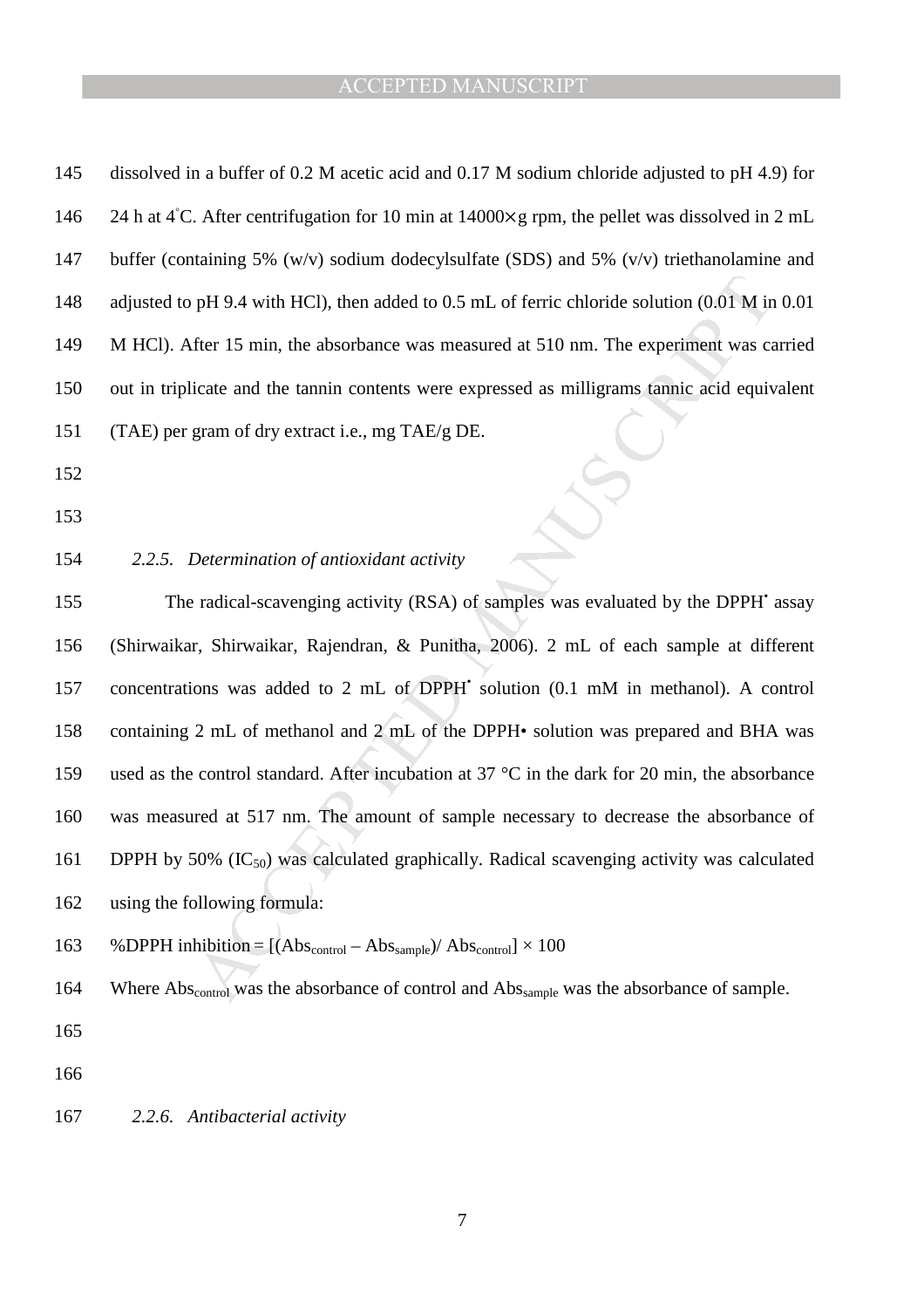168 For the antibacterial tests, the samples were prepared as indicated previously in section 169 2.2 but in this case the samples were reconstituted in DMSO.

- 170
- 171 2.2.6.1. *Agar Diffusion Tests*

Agar Diffusion Tests<br>
itibacterial activity of samples was evaluated by a diffusion test according t<br>
committee for Clinical Laboratory Standards (NCCLS, 2001), using Mud<br>
ir previously inoculated with 100 µL of 10<sup>6</sup> CFU 172 The antibacterial activity of samples was evaluated by a diffusion test according to the 173 National Committee for Clinical Laboratory Standards (NCCLS, 2001), using Mueller– 174 Hinton agar previously inoculated with 100 μL of 10<sup>6</sup> CFU mL<sup>-1</sup> bacterial suspensions of *S*. 175 *aureus* ATTCC 25928 or *B. subtilis* ATCC 6633. Sterilized paper discs (6 mm) were 176 impregnated with 20 μL of different extracts in DMSO (90.2 mg mL<sup>-1</sup>) and applied to the 177 surface of the agar. Plates were kept for 2h at  $4 °C$  to allow diffusion of the active compounds 178 in the medium, then incubated at 37 °C for 24h. DMSO and Chloramphenicol (30  $\mu$ g /disc) 179 were used as negative and positive controls, respectively. The antibacterial activity was 180 expressed as the diameter of the inhibition zones (DIZ) produced and measured in mm unit. 181 The effect of extract concentration (1.62, 2.02, 2.42, 2.82, 5.63, 11.27, 22.55 and 45.1 mg  $182 \text{ mL}^{-1}$ ) was also tested.

183

186

185 *concentration (MBC)* 

184 *2.2.6.2. Minimum inhibitory concentration (MIC) and Minimum bactericidal* 

187 The MIC values were determined as the lowest extract concentration at which no 188 growth was observed. One mL of each of extract concentration (0.02-90.2 mg mL<sup>-1</sup>) was 189 mixed with 9 mL of Muller Hinton medium and poured into Petri plates. Immediately after 190 solidification, 10 µL of suspension of each strain containing  $10^4$  CFU mL<sup>-1</sup> was spot 191 inoculated onto the surface of the agar and incubated at 37 °C for 24h (Taguri, Tanaka,  $\&$ 192 Kouno I., 2004).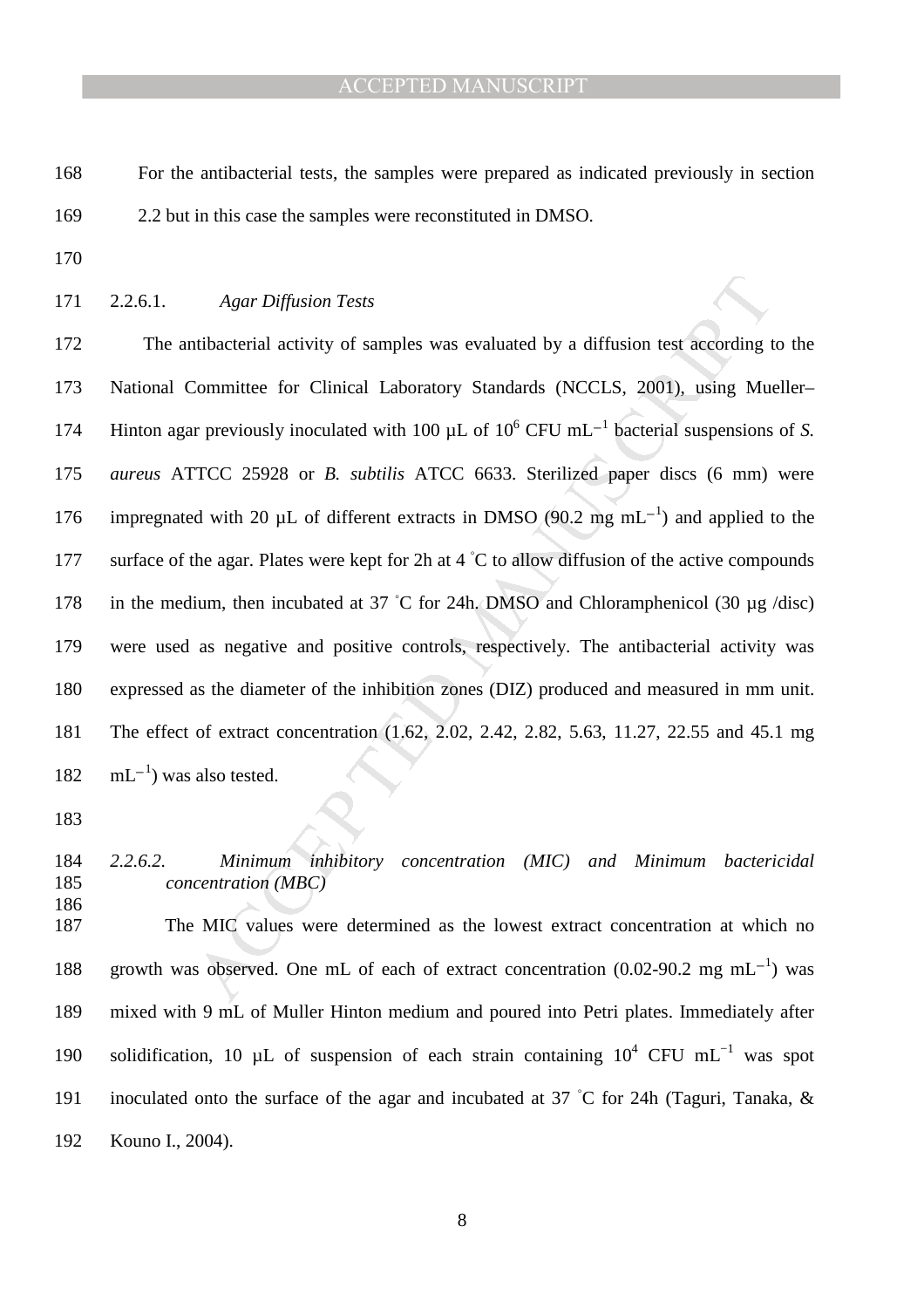193 To determine the MBC, samples were taken from spot inoculation points which did not 194 show any growth and used to inoculate nutrient broth tubes. The mixture was incubated at 37 195  $\degree$ C for 24h. The lowest concentration of the extract with no visible growth after incubation 196 was taken as MBC.

197

198 *2.2.6.3. Antimicrobial effects of different combinations of CE, EA and PE* 

as MBC.<br>
Antimicrobial effects of different combinations of CE, EA and PE<br>
implex centroid mixture design (SCMD) was used to evaluate the antibac<br>
different combinations of CE (X<sub>1</sub>), EA (X<sub>2</sub>) and PE (X<sub>3</sub>), each at the<br> 199 A simplex centroid mixture design (SCMD) was used to evaluate the antibacterial 200 effects of different combinations of CE  $(X_1)$ , EA  $(X_2)$  and PE  $(X_3)$ , each at the same 201 concentration (90.2 mg/mL), on *S. aureus* and *B. subtilis*. The optimum combination was 202 determined by measuring the DIZ (mm). The complete experimental design for each 203 bacterium consisted of 7 experiments with three replicate runs at the centre point (Table 2).

204 *Statistical analysis and modelling of experimental data* 

205 Fitting response values was done using the cubic model (Eq. 2).

206  $\sqrt{5} = b_1 X_1 + b_2 X_2 + b_3 X_3 + b_1 b_2 X_1 X_2 + b_1 b_3 X_1 X_3 + b_2 b_3 X_2 X_3 + b_1 b_2 b_3 X_1 X_2 X_3$  Eq. 2

207 Where Y is the estimated response; b are the constant coefficients for linear and non-208 linear terms, and X is the proportion of real-components. The analysis was performed using 209 uncoded units.

210

211 ANOVA with Tukey's test at  $P < 0.05$ ) was used to evaluate the statistical significance 212 of each equation. The computational work, including ternary contour graphical presentations 213 of the model, was accomplished using JMP statistical package software (trial Version 10.0.0, 214 SAS Institute. Inc. Cary, NC) and used to compute the predicted equations.

215

216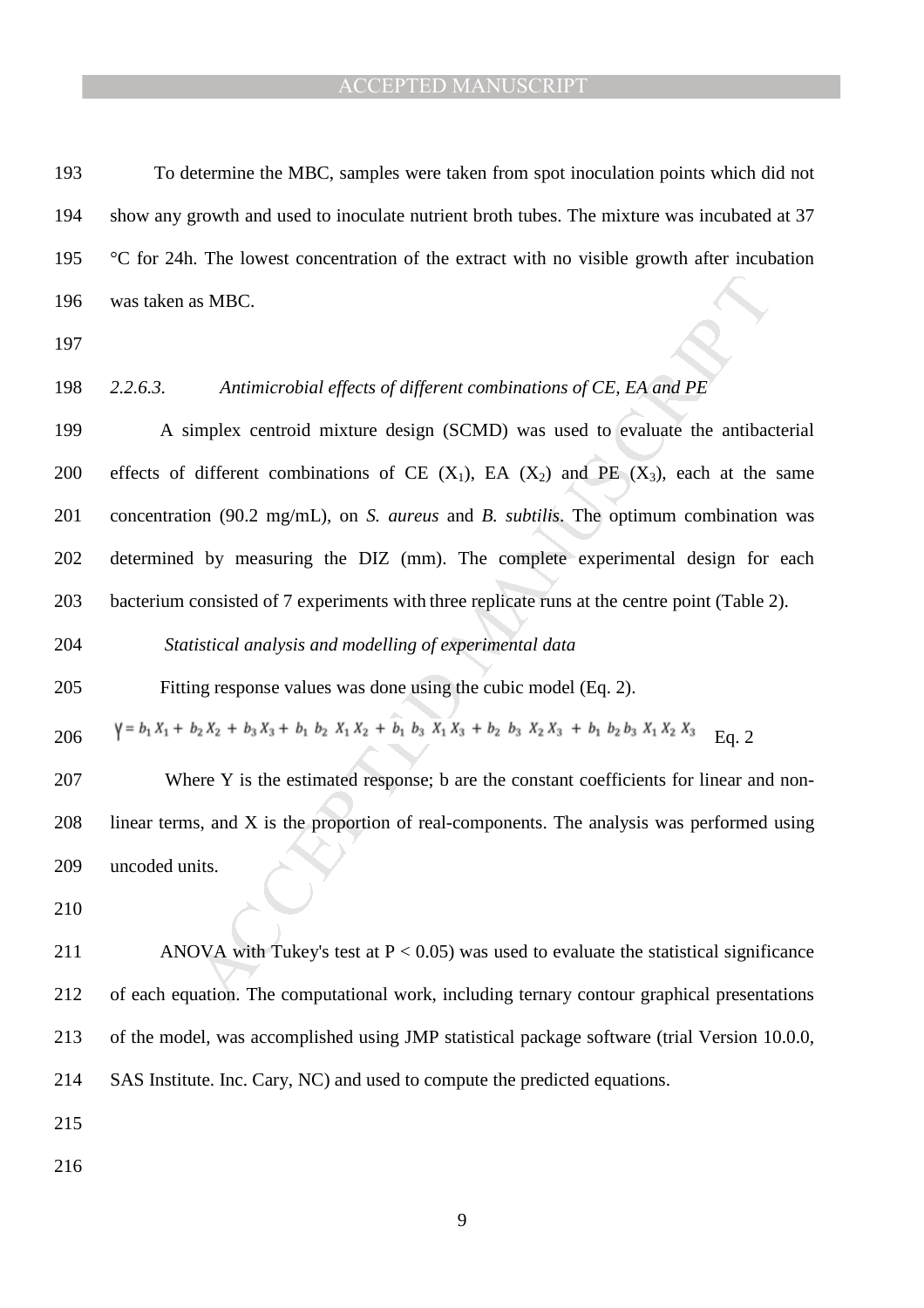#### 217 **3. Results and discussion**

#### 218 *3.1. Optimization of sample preparation*

solvents and the solubility of the particular compound in the solvent used for<br>process (Abozed, El-kalyoubi, Abdelrashid, & Salama, 2014). In fact, the sele<br>on solvents is critical for the plant matrices and it is known t 219 The recovery of phenolic contents in different samples is influenced by the polarity of the 220 extracting solvents and the solubility of the particular compound in the solvent used for the 221 extraction process (Abozed, El-kalyoubi, Abdelrashid, & Salama, 2014). In fact, the selection 222 of extraction solvents is critical for the plant matrices and it is known that acetone, ethanol, 223 methanol (Chan, Lee, Yap, Wan Aida, & and Ho, 2009; Dai & Mumper, 2010; Naczk & 224 Shahidi, 2004) and their combinations (Dai & Mumper, 2010) are the most commonly 225 employed for phenolic extraction from botanical materials. By increasing the proportion of 226 water, the solvent system is able to extract phenolic substances from both ends of the polarity 227 range (high polarity substances and low polarity substances), as well as those of moderate 228 polarity (Uma, Ho, & Aida, 2010). In addition, the highest amount of total phenols (Bohr, 229 Meier, & Sticher, 2000) and tannins (Shahidi & Naczk, 2011) were obtained using 70% 230 acetone. The extraction yield was 23.7, 23 and 22.3% of plant powder for 70% acetone, 70% 231 methanol and 70% ethanol, respectively. The coefficients of determination were  $R^2 = 0.896$ , 232 indicating a high degree of correlation between the observed and predicted values (Table 1). 233 The response surface for TPC with respect to the percentage composition of 70% acetone 234 ( $\alpha_1$ ), 70% ethanol ( $\alpha_2$ ) and 70% methanol ( $\alpha_3$ ) is shown in Fig.2. The TPC was affected more

235 significantly (P<0.01) by 70% acetone and 70% methanol ( $p < 0.0001$ ). The highest (182.29) 236  $\pm$  0.22 mg g<sup>-1</sup> DE) and the lowest TPC (98.32  $\pm$  2.63 mg g-1 DE) were obtained for 70% 237 acetone and the binary mixture  $(\alpha_1 \alpha_2)$ , respectively (Table 1). The binary  $(\alpha_2 \alpha_3)$  and ternary 238 interactions ( $\alpha_1 \alpha_2 \alpha_3$ ) were not significant (*P*= 0.6 and 0.69, respectively). The equation to 239 calculate the TPC is given by:

$$
240 \t TPC = 184.58 \alpha_1 + 128.83 \alpha_2 + 177.65 \alpha_3 - 317.356 \alpha_1 \alpha_3 - 201.81 \alpha_1 \alpha_2 \quad (eq. 3)
$$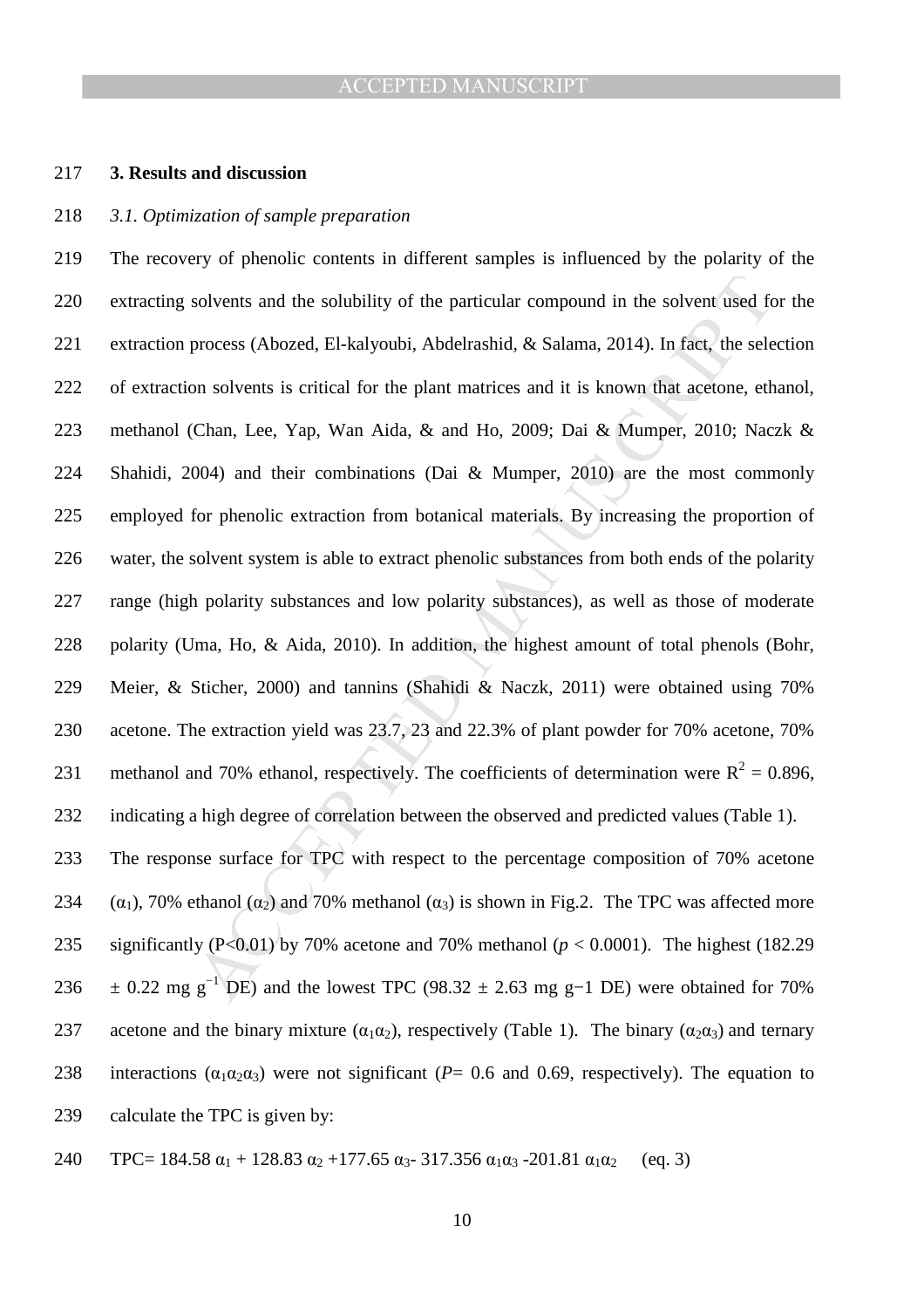241 The *p*-value was equal to 0.0234  $\langle$  < 0.05), indicating that the main effect of regression was 242 statistically significant. The solvent composed only of 70% acetone was the most suitable for 243 TPC extraction, with a composite desirability of  $R^2 = 0.929$ . The observed (182.29  $\pm$  0.22 mg 244 g<sup>-1</sup> DE) and predicted (184.58  $\pm$  35 mg g-1 DE) values for TPC were found to be 245 comparable.

and predicted (184.58  $\pm$  35 mg g-1 DE) values for TPC were found to<br>
e.<br>
e.<br>
time and the number of extraction steps were other factors which contribut<br>
evy of extraction is more efficient with four cycles in 1 mL than 246 Extraction time and the number of extraction steps were other factors which contributed to 247 the efficiency of extraction (Chirinos, Rogez, Campos, Pedreschi, & Larondelle, 2007). It is 248 reported that the extraction is more efficient with four cycles in 1 mL than one cycle in 4 mL 249 (Watson, 2014). In this study, the extraction procedure using three cycles of 1 hr (3x1h) was 250 more effective in terms of TPC, there being a statistically significant difference between this 251 and the one stage shaking procedure (1, 3 and 24h) (Table 1). For this reason, 70% acetone 252 with a three stage procedure (3x1h) was chosen as offering the optimal extraction conditions, 253 despite the fact that phenolic oxidation by a prolonged extraction process has been suggested 254 by Chan et al., (2009).

255 The yields of extraction with 70% acetone and its fractions were 25, 4.8 and 0.8% of 256 plant powder (PPW) for CE, EA and PE, respectively. The TPC of CE contains more tannins 257 (41. 38  $\pm$  0. 65 %) than flavonoids (0.83  $\pm$  0.03%) (Table 3). The same observation was noted 258 for the EA with values of  $12.72 \pm 0.85$  and  $0.54 \pm 0.00\%$  for tannins and flavonoids, 259 respectively. It is reported by Dai and Mumper (2010) that the concentration of phenolics in 260 the crude plant extract is low. So, to obtain and concentrate polyphenol-rich fractions, liquid-261 liquid partitioning and/or solid phase extraction for the elimination of lipidic material, which 262 can be achieved by washing the crude extract with non-polar solvents to eliminate the non-263 polyphenol compounds, is required (Dai & Mumper, 2010). However, in another study, the 264 washing of the CE with non-polar solvents led to losses of phenolic compounds (Moussi et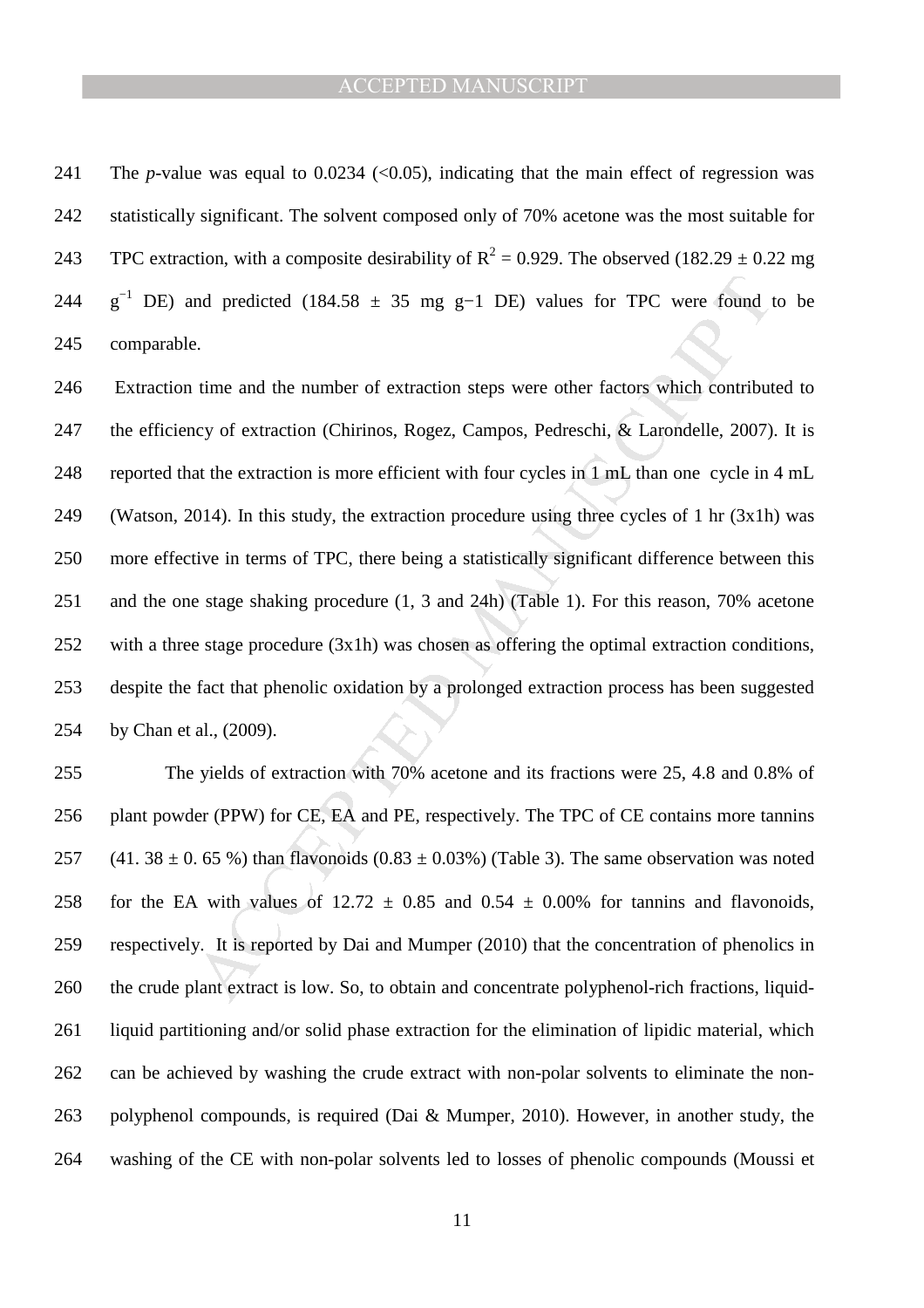265 al., 2015) and indeed, in this investigation it was seen that the washing of the PE fraction led 266 to a loss of phenolic compounds, with losses of  $0.79\% \pm 0.01$  and  $0.175\% \pm 0.01$  of TPC 267 found in CE for tannins and flavonoids, respectively.

268

#### 269 *3.2. Antioxidant activity*

270 The scavenging effect of fractions and CE from *Scirpus* rhizome was compared with 271 that of BHA. The CE, EA and PE were shown to exhibit RSA (Fig. 3).  $IC_{50}$  values of BHA, 272 EA, CE and PE were  $21.77 \pm 0.52$ ,  $24.76 \pm 0.25$ ,  $32.4 \pm 2.15$  and  $64.06 \pm 4.02$   $\mu$ g/ml, 273 respectively. A lower value of  $IC_{50}$  indicates a higher antioxidant activity, and so EA showed 274 significantly higher scavenging efficiency than CE and PE ( $p < 0.05$ ).

idant activity<br>scavenging effect of fractions and CE from *Scirpus* thizome was compared<br>A. The CE, EA and PE were shown to exhibit RSA (Fig. 3). IC<sub>50</sub> values of 1<br>of PE were 21.77  $\pm$  0.52, 24.76  $\pm$  0.25, 32.4  $\pm$  2 275 The antioxidant capacity observed is probably due to its high content in phenolic 276 compounds. Plant-derived polyphenols display characteristic inhibitory patterns toward the 277 oxidative reaction *in vitro* and *in vivo*. The molecular basis for the antioxidant properties of 278 polyphenols is thought to have different mechanisms, arising from the direct reaction with 279 free radicals, and from the chelation of free metals (Dangles, 2012; Leopoldini, Russo, & 280 Toscano, 2011).

281 The activity of rhizome extracts may be related to the presence of compounds with 282 high molecular weight, especially tannins, which were the main compounds quantified in 283 these extracts. Indeed, this class of polyphenols has been reported to have potent antioxidative 284 activities (Tian et al., 2009). Thus, EA was very rich in tannins and showed the highest levels 285 of antioxidant activity. This trend was similar to that observed in other studies examining the 286 antioxidant capacity of the ethyl acetate fraction (Moussi et al., 2015; Tian et al., 2009). 287 Variations in antioxidant capacity of different extracts may be attributed to differences in their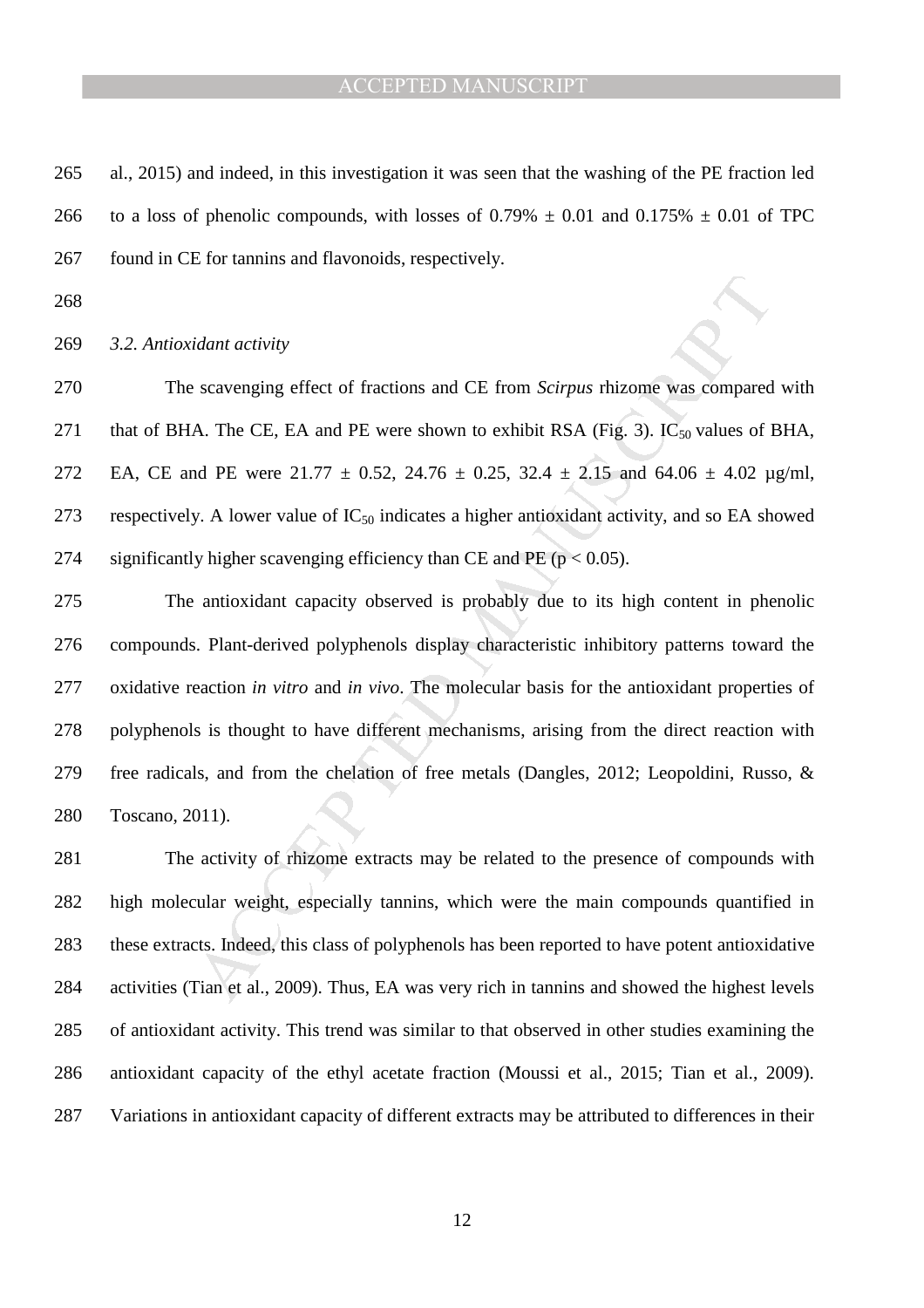| 288 | chemical composition. Polyphenolic and antioxidant index is a combined measure of the                    |
|-----|----------------------------------------------------------------------------------------------------------|
| 289 | quality and quantity of antioxidants in vegetables (Jayaprakasha & Patil, 2007).                         |
| 290 |                                                                                                          |
| 291 | 3.3. Antibacterial activity                                                                              |
| 292 | The activity of Chloramphenicol was $31.63 \pm 0.55$ and $30.06 \pm 1.34$ mm against S.                  |
| 293 | <i>aureus</i> and <i>B. subtilis</i> respectively, while no effect of DMSO was observed. CE, EA and PE   |
| 294 | exhibited antibacterial activity towards tested microorganisms with the highest level for EA             |
| 295 | followed by CE and then PE (Table 4).                                                                    |
| 296 | The experiments into the antibacterial effect on S. aureus and B. subtilis indicated that                |
| 297 | the inhibition was positively correlated with concentrations (Table 4). The MIC for EA was               |
| 298 | observed at values of 400 and 600 µg/mL, against B. subtilis and S. aureus respectively, for             |
| 299 | CE at 800 and 800 $\mu$ g/mL and for PE at 800 and 1400 $\mu$ g/mL (Table 5).                            |
| 300 | The MBC values of rhizome extract and its fractions against <i>B</i> . <i>subtilis</i> are lower than    |
| 301 | those for S. aureus (Table 5). It is reported that the ratio MBC/MIC allows a better evaluation          |
| 302 | of the antibacterial effect of bioactive compounds; a substance is bactericidal when the ratio           |
| 303 | MBC/MIC $\leq$ 2 and bacteriostatic if the ratio MBC/MIC > 2 (Biyiti, Meko, & Amvam Zollo,               |
| 304 | 2004). By these criteria, the CE exerts a bactericidal effect against S. aureus and B. subtilis          |
| 305 | (MBC/MIC = 1), while EA exhibits a bacteriostatic effect on S. <i>aureus</i> (MBC/MIC > 75) and          |
| 306 | a bactericidal effect against <i>B. subtilis</i> (MBC/MIC = 2). However, the PE exerts only a            |
| 307 | bacteriostatic effect on S. <i>aureus</i> and B. <i>subtilis</i> (MBC/MIC $> 64$ and 112, respectively). |
|     |                                                                                                          |

308 The secondary metabolites of plants have been found to have antimicrobial properties 309 (Bhalodia & Shukla, 2011) and the potential beneficial effect may be enhanced by using 310 concentrated extracts. In addition, phenolic compounds are known to be synthesized by plants 311 in response to infection by microorganisms (Doughari, 2008), which explains their *in vitro*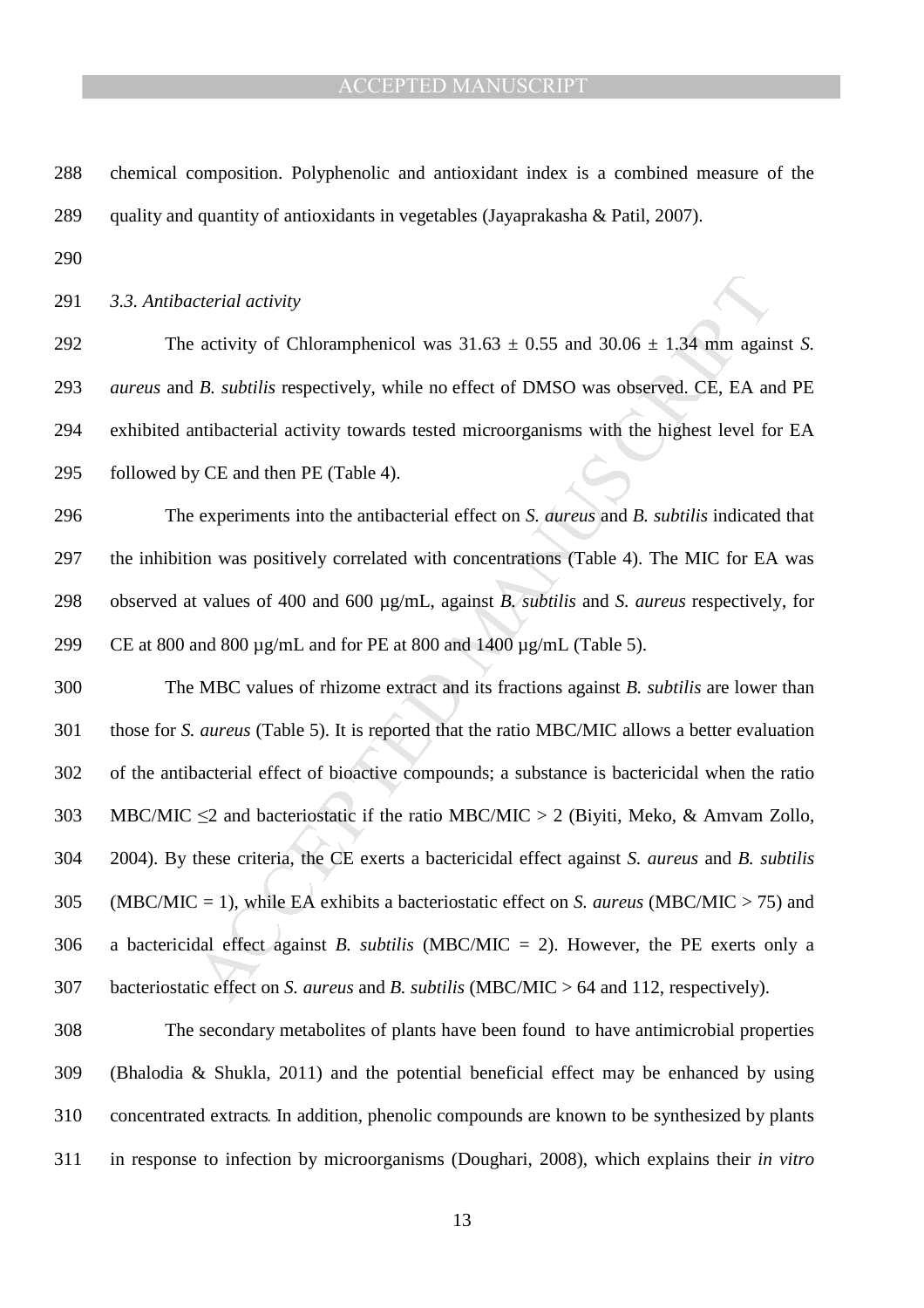312 antimicrobial effect (Cowan, 1999). It has been reported that tannins have potent antibacterial 313 effects on various bacteria including *B. subtilis* and *S. aureus* (Taguri et al., 2004), indicating 314 that the observed activity of extracts, especially the ethyl acetate fraction, could be due to its 315 richness in tannins.

tannins.<br>
tannins.<br>
tannins.<br>
tannins.<br>
tannins.<br>
tanning.<br>
tanning and Havonoid oligomer extracts of C. rotundus were found by Kilani (2<br>
to toth. Luted ond in *S. holoschoenus*, shows antibacterial activity against *S.* 316 *S. aureus* has been reported to be sensitive to other genera of the Cyperaceae family. 317 The ethyl acetate and flavonoid oligomer extracts of *C. rotundus* were found by Kilani (2008) 318 to be the most active against *S. aureus* with an MIC value of 0.5 mg/mL for both. Luteolin, a 319 flavonoid found in *S. holoschoenus*, shows antibacterial activity against *S. aureus* (Su, Ma, 320 Wen, Wang, & Zhang, 2014). Additionally, the antibacterial properties of phenolic acids have 321 been investigated. The MIC values for cinnamic acid against *S. aureus* and *B. subtilis* were 322 found to be, respectively, 6.75 and 2 mM (Guzman, 2014). Chlorogenic acid has been 323 reported to inhibit *S. aureus* ATCC 25923 with an MIC value of 2.5 mg/mL (Li, Wang, Xu, 324 Zhang, & Xia, 2013).

325

326 Phenolic compounds can act at two different levels: the cell membrane and cell wall of 327 the microorganisms (Taguri, Tanaka, & Kouno, 2006). Electron microscopic observations 328 showed that the cell membrane of *S. aureus* was damaged by chlorogenic acid. It is concluded 329 that it inhibited the proliferation of this strain and destroyed the permeability of the cell 330 membrane (Li et al., 2013). In addition, phenolic compounds can interact with the membrane 331 proteins of bacteria by means of hydrogen bonding through their hydroxyl groups which can 332 result in changes in membrane permeability and cause cell destruction. They can also 333 penetrate bacterial cells and coagulate cell content (Tian et al., 2009).

334 *3.4. Antimicrobial effects of different combinations of CE, EA and PE* 

14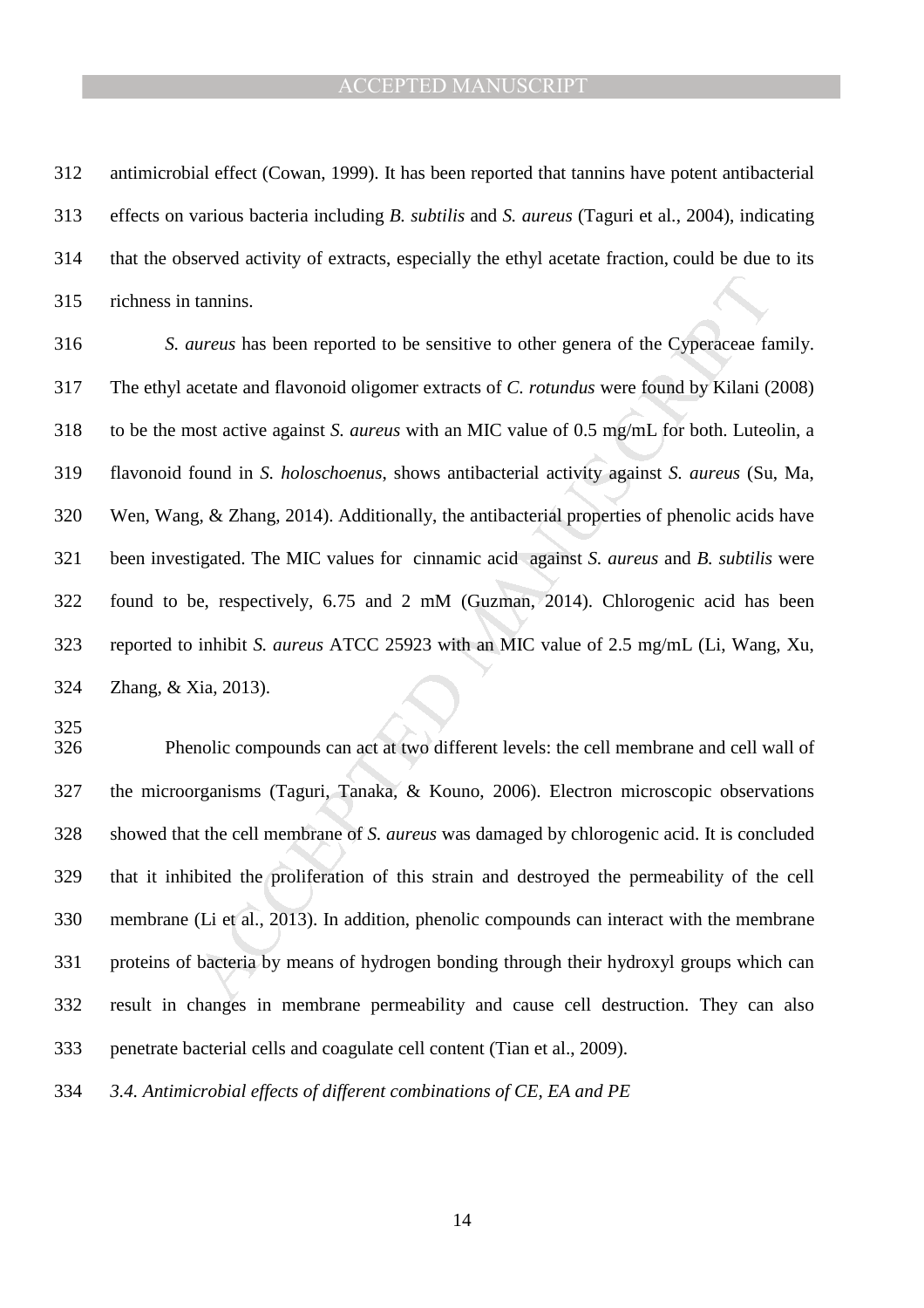- 335 The combination effects of CE, EA and PE with an SCMD were assessed. The 2D 336 contour surface plots of the responses (zone inhibition diameter) are depicted in Fig.4, for *B.*  337 *subtilis* and *S. aureus.*
- 338 Satisfactory values for the determination coefficients ( $R^2 = 0.97$  and  $R^2 = 0.92$ ) were 339 obtained for *B. subtilis* and *S. aureus* respectively, indicating a high degree of correlation 340 between the observed (Table 2) and predicted values (Fig. 4). The data of DIZ were analysed 341 using ANOVA and shown in Eq. 4 and 5.
- $342$   $Y_{S. \text{aureus}} = 19.5X_1 + 21.8 X_2 + 16.1X_3$  6 0.6  $X_1X_2 + 6.4 X_1X_3 + 3X_2X_3 + 30.6X_1X_2X_3$  (Eq. 4)
- 343 Y  $B_{.}$  *B.subtilus*<sup>=</sup> 19.5 X<sub>1</sub> + 18.1 X<sub>2</sub> + 15.72 X<sub>3</sub> + 3.2 X<sub>1</sub>X<sub>2</sub> 6.5 X<sub>1</sub>X<sub>3</sub> 7.6 X<sub>2</sub>X<sub>3</sub> + 3 X<sub>1</sub>X<sub>2</sub>X<sub>3</sub> (Eq.5)
- isfactory values for the determination coefficients ( $R^2 = 0.97$  and  $R^2 = 0.92$ )<br>or *B. subtilis* and *S. aureus* respectively, indicating a high degree of correl<br>e observed (Table 2) and predicted values (Fig. 4). The d 344 From the regression equations, it can be observed that the dependent variables (CE, *X1;* 345 EA, *X2* and PE, *X3*) have a significant (P<0.01) and highly linear effect on DIZ for *S. aureus* 346 and *B. subtilis*, (Y) within the experimental range. The DIZ for *S. aureus* and *B. subtilis* were 347 affected more significantly by EA at  $p < 0.01$  ( $p = 0.0021$  and 0.0007, respectively), the DIZ 348 against these strains tended to expand as the amount of EA increased. This means that 349 inhibition increases as the concentration of the compounds contained in the EA in the mixture 350 rises, while the opposite is observed when the contents of the PE increased. The DIZ values 351 were not significantly affected (P>0.05) by the cross product. The calculated *t*-values of  $X_1X_2$ ,  $X_1X_3, X_2X_3$  and  $X_1X_2X_3$  in the case of *S*. *aureus* were  $p=0.91, 0.32, 0.6$  and 0.37, respectively 353 and *p*= 0.34, 0.09, 0.12 and 0.84, respectively, against *B. subtilis.* However, neither of the 354 two statistical models are not sufficiently significant (being *P*- value = 0.075 for DIZ *B.*  355 *subtilus*, and *p*-value= 0.22 for DIZ *S. aureus*).
- 356

357 The combination effects of the dependent variables on DIZ against *S. aureus* and *B. subtilis* 358 can also be seen in the contour plot shown in Fig. 4. The combination of the three samples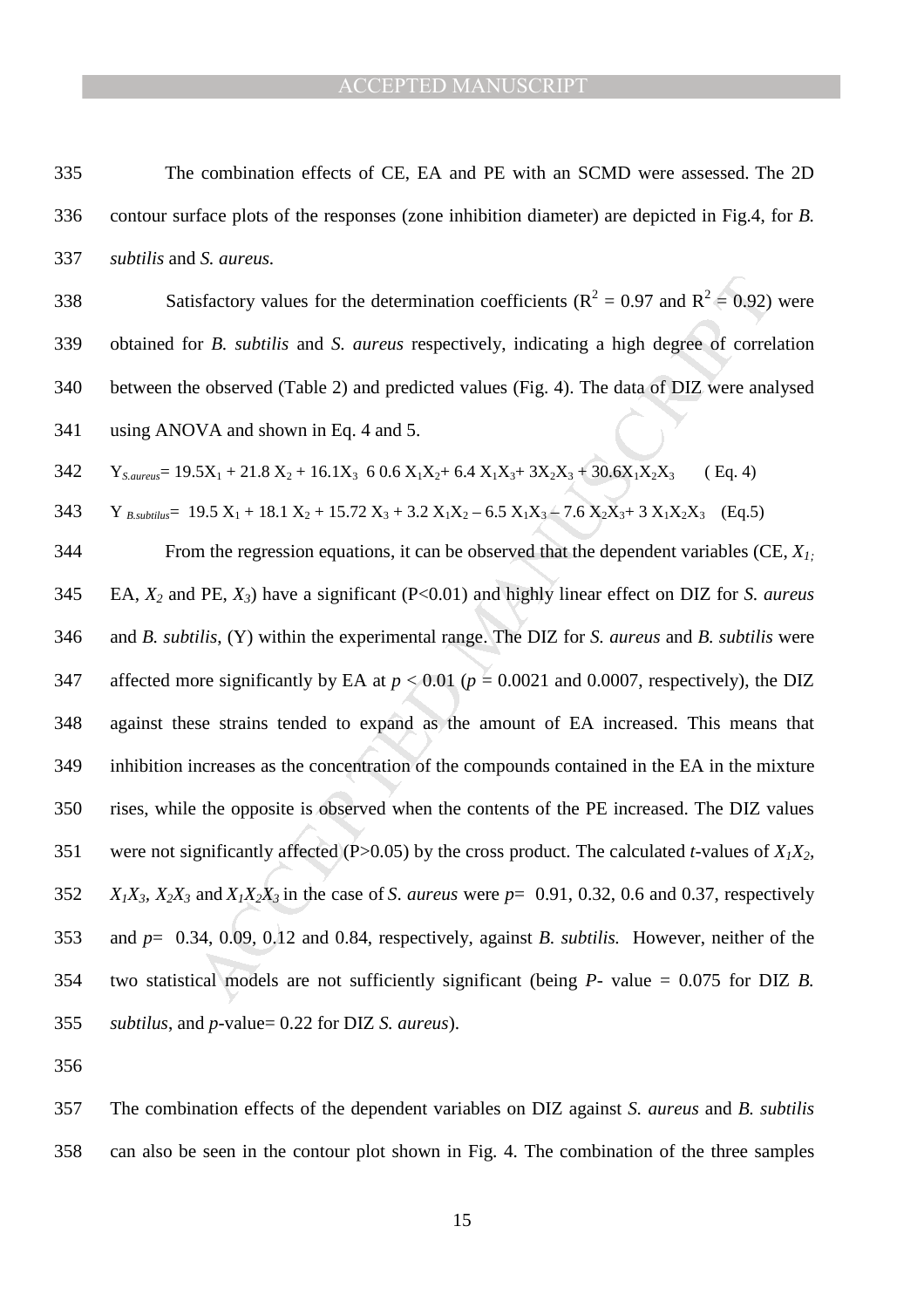359 against *B. subtilis* (Table 2) shows that the PE has a negative influence on the effect of the CE 360 and EA samples (antagonist effect). A non-significant synergistic effect was recorded 361 between the CE and the EA. These last two extracts may have different modes of action, and 362 their combination with different ratios could be of interest in order to seek a synergistic or 363 additive effect. According to Koech (2013), the combination of two agents exhibits significant 364 potential or synergism only if the test organism is resistant to at least one of the agents. In 365 contrast, Delaquis, Stanich, Girard, and Mazza (2002) noted that mixed fractions may produce 366 additive, synergistic or antagonistic effects against individual test microorganisms.

# 367 **Conclusion**

368

ination with different ratios could be of interest in order to seek a synergis<br>fect. According to Koech (2013), the combination of two agents exhibits signit<br>r synergism only if the test organism is resistant to at least o 369 Extraction of phenolic compounds from S. holoschoenus was optimised using a simplex 370 centroid design which showed that the 70% acetone was most effective than ethanol, 371 methanol and their combinations. The extract was found to have antibacterial and antioxidant 372 activities. The fractionation enriched the ethyl acetate fraction on tannins and gave them 373 higher efficiency, while the petroleum ether fraction decreased the antibacterial effect of 374 crude extract and ethyl acetate fraction. Therefore, further phytochemical investigation needs 375 to be done on these extracts to isolate and identify active constituents.

376

378

#### 377 **References**

- 379 Abdel-Mogib, M., Basaif, S. A., & Sobahi, T. R. (2001). Stilbenes and a New Acetophenone 380 Derivative from *Scirpus holoschoenus*. *Molecules,* 1420-3049.
- 381 Abozed, S. S., El-kalyoubi, M., Abdelrashid, A., & Salama, M. F. (2014). Total phenolic 382 contents and antioxidant activities of various solvent extracts from whole wheat and 383 bran. *Annals of Agricultural Sciences, 59*(1), 63-67.
- 384 Bahorun, T., Gressier, B., Trotin, F., Brunet, C., Dine, T., Luyckx, M., Pinkas, M. (1996 ). 385 Oxygen species scavenging activity of phenolic extracts from hawthorn fresh plant 386 organs and pharmaceutical preparations. *Arzneimittelforschung, 46 .*(11), 1086-1089.
- 387 Bento, T. S., Torres, L. M., Fialho, M. B., & Bononi, V. L. (2013). Growth inhibition and 388 antioxidative response of wood decay fungi exposed to plant extracts of Casearia 389 species. *Letters in Applied Microbiology, 10*, 1111-12159.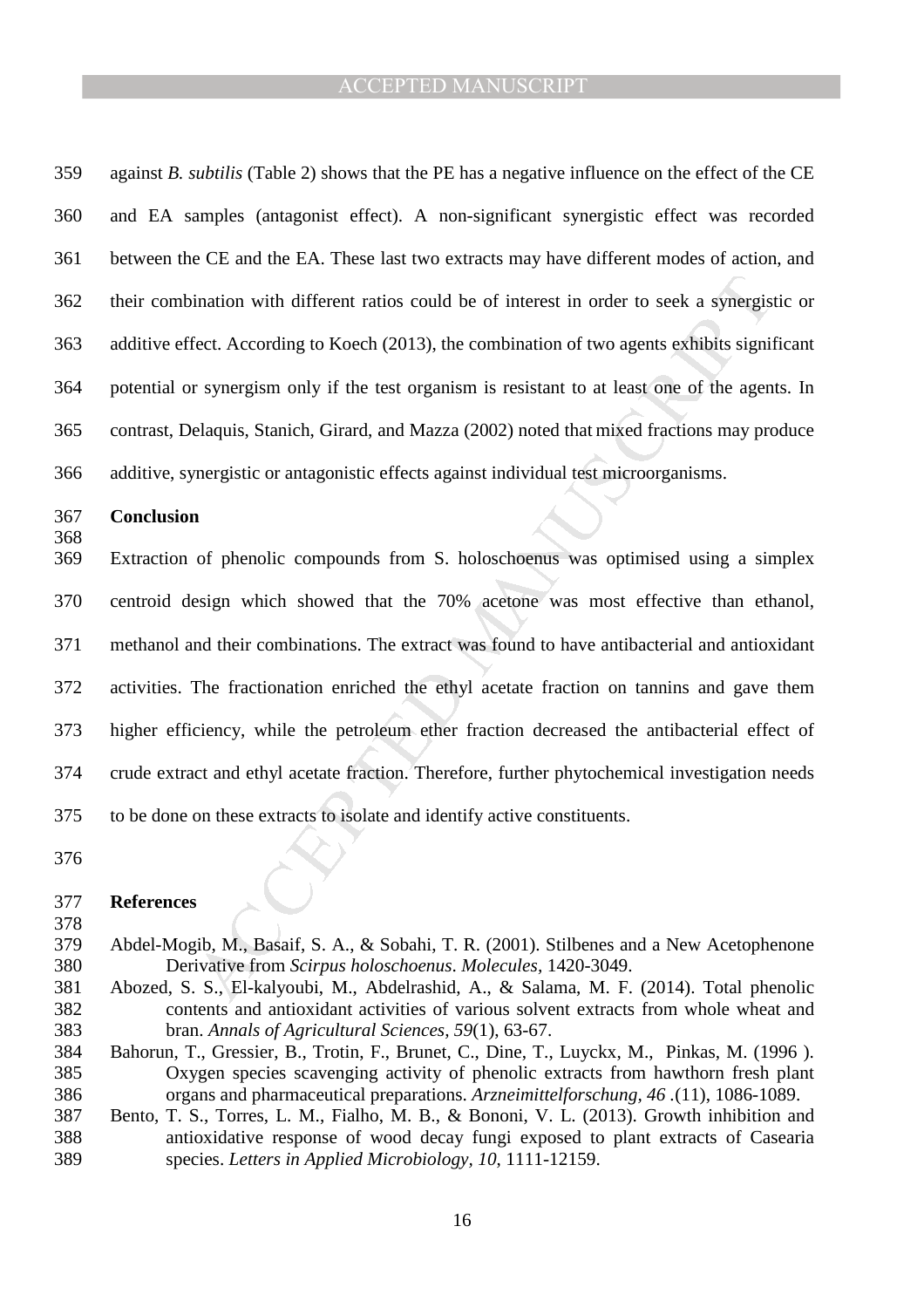- 390 Bhalodia, N. R., & Shukla, V. J. (2011). Antibacterial and antifungal activities from leaf 391 extracts of Cassia fistula: An ethnomedicinal plant. *Journal Advanced Pharmaceutical*  392 *Technology* & *Research, 2*(2), 104-109.
- 393 Biyiti, L. F., Meko, D. J. L., & Amvam Zollo, P. H. (2004). Recherche de l'activité 394 antibactérienne de quatre plantes médicinales Camerounaises. *Pharmacologie et*  395 *Medecine Traditionelle en Afrique, 13*, 11-20.
- 396 Bohr, G. E., Meier, B., & Sticher, O. (2000). Analysis of Procyanidins. In Atta-ur\_Rahman 397 (Ed.), *Bioactive Natural Products,* 497-570.
- 398 Burt, S. (2004). Essential oils: their antibacterial properties and potential applications in 399 foods. *International Journal of Food Microbiology, 94*(3), 223-253.
- 400 Chan, S. W., Lee, C. Y., Yap, C. F., Wan Aida, W. M., & and Ho, C. W. (2009). Optimisation 401 of extraction conditions for phenolic compounds from limau purut (Citrus hystrix) 402 peels. *International Food Research Journal, 16*, 203-213.
- decime Traditionelle en Afrique, 13, 11-20.<br>
E., Meier, B., & Sticher, O. (2000). Analysis of Procyanidins. In Atta-ur-Ral,<br>
1., Meier, B., & Sticher, O. (2000). Analysis of Procyanidins. In Atta-ur-Ral,<br>
1.), Bioactive N 403 Chirinos, R., Rogez, H., Campos, D., Pedreschi, R., & Larondelle, Y. (2007). Optimization of 404 extraction conditions of antioxidant phenolic compounds from mashua (Tropaeolum 405 tuberosum Ruíz & Pavón) tubers. *Separation and Purification Technology, 55*(2), 406 217-225.
- 407 Cowan, M. M. (1999). Plant Products as Antimicrobial Agents. *American Society for*  408 *Microbiology, 12*(4), 564–582.
- 409 Dai, J., & Mumper, R. J. (2010). Plant phenolics: extraction, analysis and their antioxidant 410 and anticancer properties. *Molecules, 15*(10), 7313-7352.
- 411 Dangles, O. (2012). Antioxidant activity of plant phenols: chemical mechanisms and 412 biological significance *Current Organic Chemistry, 16*(6), 692-714.
- 413 Delaquis, P. J., Stanich, K., Girard, B., & Mazza, G. (2002). Antimicrobial activity of 414 individual and mixed fractions of dill, cilantro, coriander and eucalyptus essential oils. 415 *International Journal of Food Microbiology, 74*, 101- 109.
- 416 Djeridane, A., Yousfi, M., Nadjemi, B.,, Boutassouna, D., Stocker, P., & Vidal, N. (2006). 417 Antioxidant activity of some algerian medicinal plants extracts containing phenolic 418 compounds. *Food Chemistry, 97*, 654-660.
- 419 Doughari, J. H., El-mahmood, A.M., Tyoyina, I., (2008). Antimicrobial activity of leaf 420 extracts of Senna obtusifolia (L.) *African Journal of Pharmacy and Pharmacology, 2*, 421 007-013.
- 422 Gil, M. I., Toms-Barbern, F. A., Hess-Pierce, B., Holcroft, D. M., & Kader, A. A. (2000). 423 Antioxidant Activity of Pomegranate Juice and Its Relationship with Phenolic 424 Composition and Processing. *Journal Agricultural and Food Chemistry, 48*, 4581- 425 4589.
- 426 Gulcin, W. (2004). Comparison of antioxidant activity of clove (Eugenia caryophylata Thunb) 427 buds and lavender (Lavandula stoechas L.). *Food Chemistry, 87*(3), 393-400.
- 428 Guzman, J. D. (2014). Natural cinnamic acids, synthetic derivatives and hybrids with 429 antimicrobial activity. *Molecules, 19*(12), 19292-19349.
- 430 Hagerman, A. E., & Butler, L. G. (1978). Protein precipitation method for the quantitative 431 determination of tannin. *Journal Agricultural and Food Chemistry, 26*(4), 809-812.
- 432 Jayaprakasha, G. K., & Patil, B. S. (2007). In vitro evaluation of the antioxidant activities in 433 fruit extracts from citron and blood orange. *Food Chemistry, 101*, 410 - 418.
- 434 Koech, K. R., Wachira, F.N., Ngure, R.M., Wanyoko, J.K., Bii C., Karori S.M. (2013). 435 Antibacterial and Synergistic Activity of Different Tea Crude Extracts against 436 Antibiotic Resistant S. Aureus, E. Coli and a Clinical Isolate of S. Typhi. *Science*  437 *Journal of Microbiology*, 2276-2626.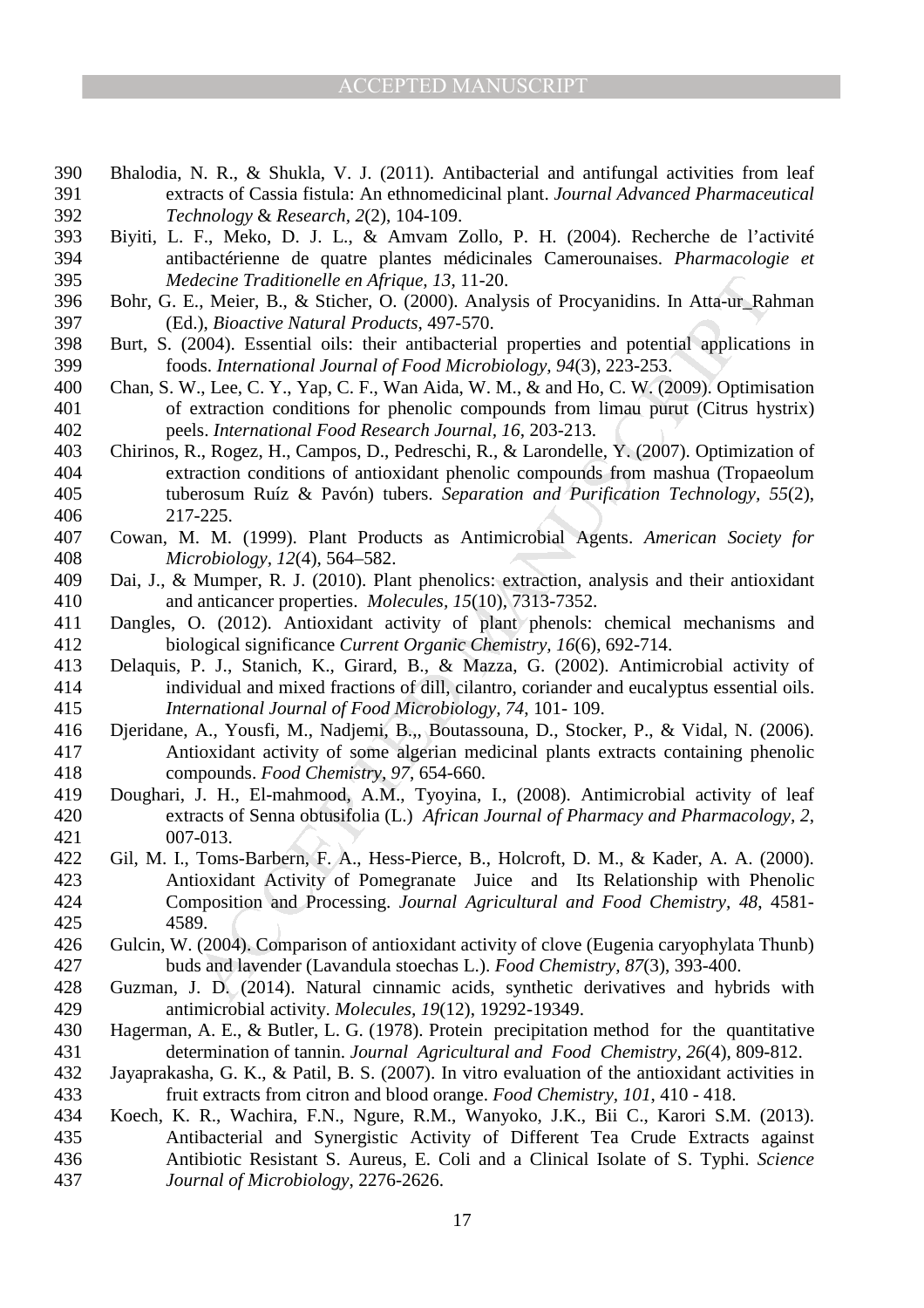- 438 Leopoldini, M., Russo, N., & Toscano, M. (2011). The molecular basis of working 439 mechanism of natural polyphenolic antioxidants. *Food Chemistry 125*(2), 288-306.
- 440 Li, G., Wang, X., Xu, Y., Zhang, B., & Xia, X. (2013). Antimicrobial effect and mode of 441 action of chlorogenic acid on *Staphylococcus aureus*. *European Food Research and*  442 *Technology, 238*(4), 589-596.
- 443 Morales, R., Pardo-De-Santayana, M., & Tardio, T. (2006). The perception of plants in the 444 complete works of Cervantes, particularly "Don Quijote". *Proceedings of the IVth*  445 *International Congress of Ethnobotany (ICEB 2005)*, 451-459.
- 446 Moussi, K., Nayak, B., Perkins, L. B., Dahmoune, F., Madani, K., & Chibane, M. (2015). 447 HPLC-DAD profile of phenolic compounds and antioxidant activity of leaves extract 448 of Rhamnus alaternus L. *Industrial Crops and Products, 74*, 858-866.
- 449 Naczk, M., & Shahidi, F. (2004). Extraction and analysis of phenolics in food. *Journal of*  450 *Chromatography. 1054*(1), 95-111.
- 451 NCCLS. (2001). Development of in vitro susceptibility testing and quality control parameters. 452 Approved guideline, 2nd ed. NCCLS document M23-A2. NCCLS, Wayne, Pa.
- 453 Nedorostova, L., Kloucek, P., Kokoska, L., Stolcova, M., & Pulkrabek, J. (2009). 454 Antimicrobial properties of selected essential oils in vapour phase against foodborne 455 bacteria. *Food Control, 20*, 157-160.
- 456 Owen, R. J., & Palombo, E. A. (2007). Anti-listerial activity of ethanolic extracts of medicinal 457 plants Eremophila alternifolia and Eremophila duttonii in food homogenates and milk. 458 *Food Control,* 18, 387-390.
- 459 Popescu, A., Negreanu-Pirjol, T., Rosca, C., Arcus, M., Bucur, L., and Istudor, V. ( 2011). 460 HPLC analysis of polyphenols and antioxidant capacity determination of *Scirpus*  461 *holoschoenus* L. rhizome. Ovidius University Annals of Chemistry, *22*(1), 62-66.
- 462 Shahidi, F., & Naczk, M. (2011). Analysis of polyphenols in food. In S. Otles (Ed.), *Methods*  463 *of Analysis of Food Components and Additives, Second Edition*, 253-308.
- 464 Shirwaikar, A., Shirwaikar, A., Rajendran, K., & Punitha, I. S. R. (2006). In Vitro 465 Antioxidant Studies on the Benzyl Tetra Isoquinoline Alkaloid Berberine. *Biological*  466 *and Pharmceutical Bulletin, 29* (9), 1906-1910.
- 467 Su, Y., Ma, L., Wen, Y., Wang, H., & Zhang, S. (2014). Studies of the in vitro antibacterial 468 activities of several polyphenols against clinical isolates of methicillin-resistant 469 Staphylococcus aureus. *Molecules, 19*(8), 12630-12639.
- L, Pardo-De-Santayana, M., & Tardio, T. (2006). The perception of plants is<br>nearber works of Cervantes, particularly "Don Quijote". Proceedings of the<br>tradional Congress of Ethnobotany (ICEB 2005), 451-459.<br>Navak, B., Pek 470 Taguri, T., Tanaka, T., & Kouno, I. (2006). Antibacterial spectrum of plant polyphenols and 471 extracts depending upon hydroxyphenyl structure. *Biological and Pharmaceutical*  472 *Bulletin, 29*, 2226-2235.
- 473 Taguri, T., Tanaka, T. & Kouno I. (2004). Antimicrobial Activity of 10 Different Plant 474 Polyphenols against Bacteria Causing Food-Borne Disease. *Biological and*  475 *Pharmceutical Bulletin, 27*(12), 1965-1969.
- 476 Tian, F., Li, B., Ji, B., Yang, J., Zhang, G., Chen, Y., & Luo, Y. (2009). Antioxidant and 477 antimicrobial activities of consecutive extracts from Gallachinensis: The polarity 478 affects the bioactivities. *Food Chemistry, 113*, 173-179.
- 479 Uma, D. B., Ho, C. W., & Aida, W. M. W. (2010). Optimization of Extraction Parameters of 480 Total Phenolic Compounds from Henna (Lawsonia inermis) Leaves. *Sains Malaysiana*  481 *39*(1), 119-128.
- 482 Vaquero, M. J. R., Alberto, M. R., & de Nadra, M. C. M. (2007). Antibacterial effect of 483 phenolic compounds from different wines. *Food Control, 18*(2), 93-101.
- 484 Viswanath, V., Urooj, A., & Malleshi, N. G. (2009). Evaluation of antioxidant and 485 antimicrobial properties of finger millet polyphenols. *Food Chemistry, 114*, 340-346.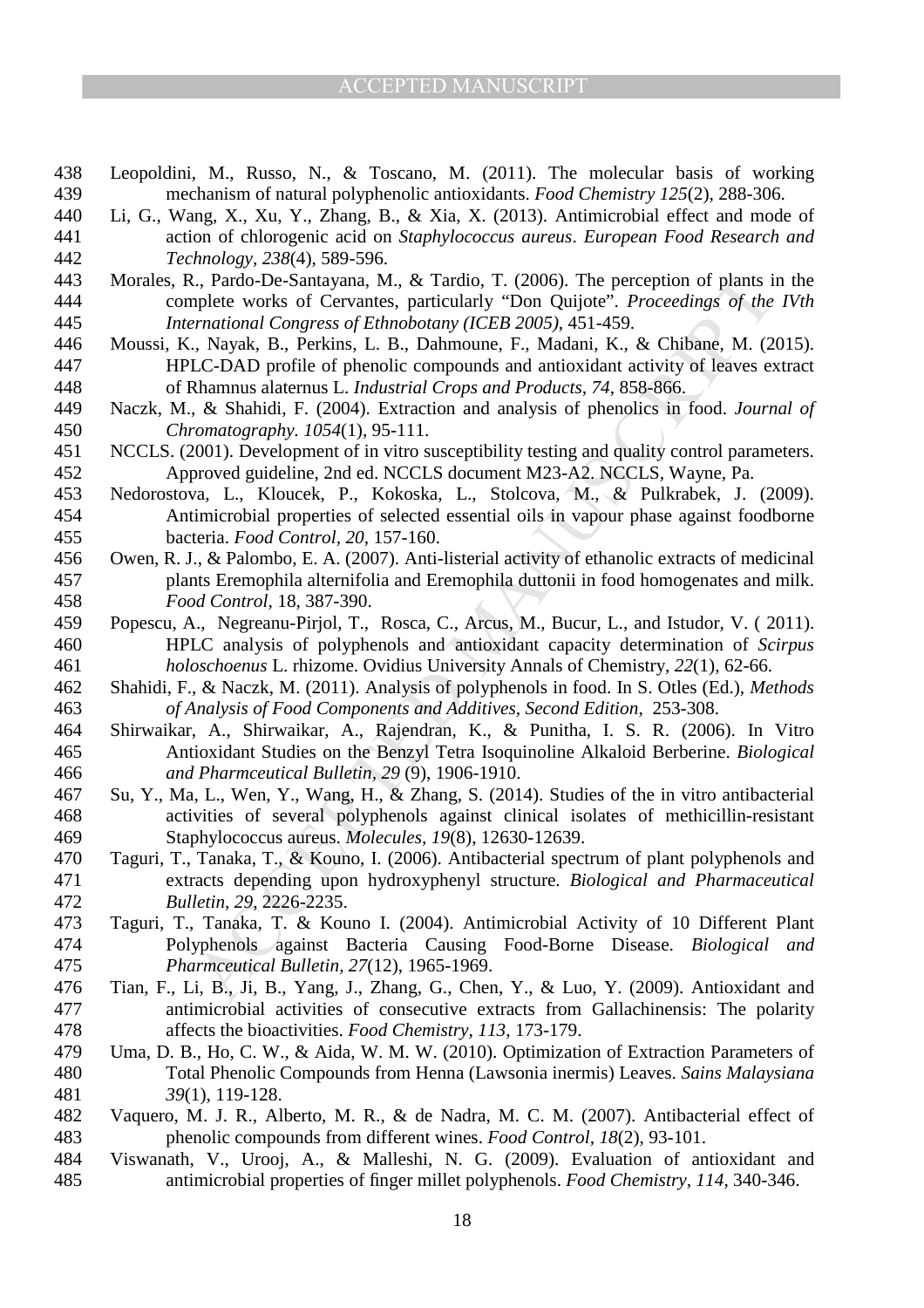MANUSCRIPT

486 Watson, R. R. (2014). Determination of polyphenols, flavonoids, and antioxidant capacity in 487 dry seeds. In R. R., Watson (Ed.), *Polyphenols in Plants: Isolation, Purification and*  488 *Extract Preparation*, 305-324.

489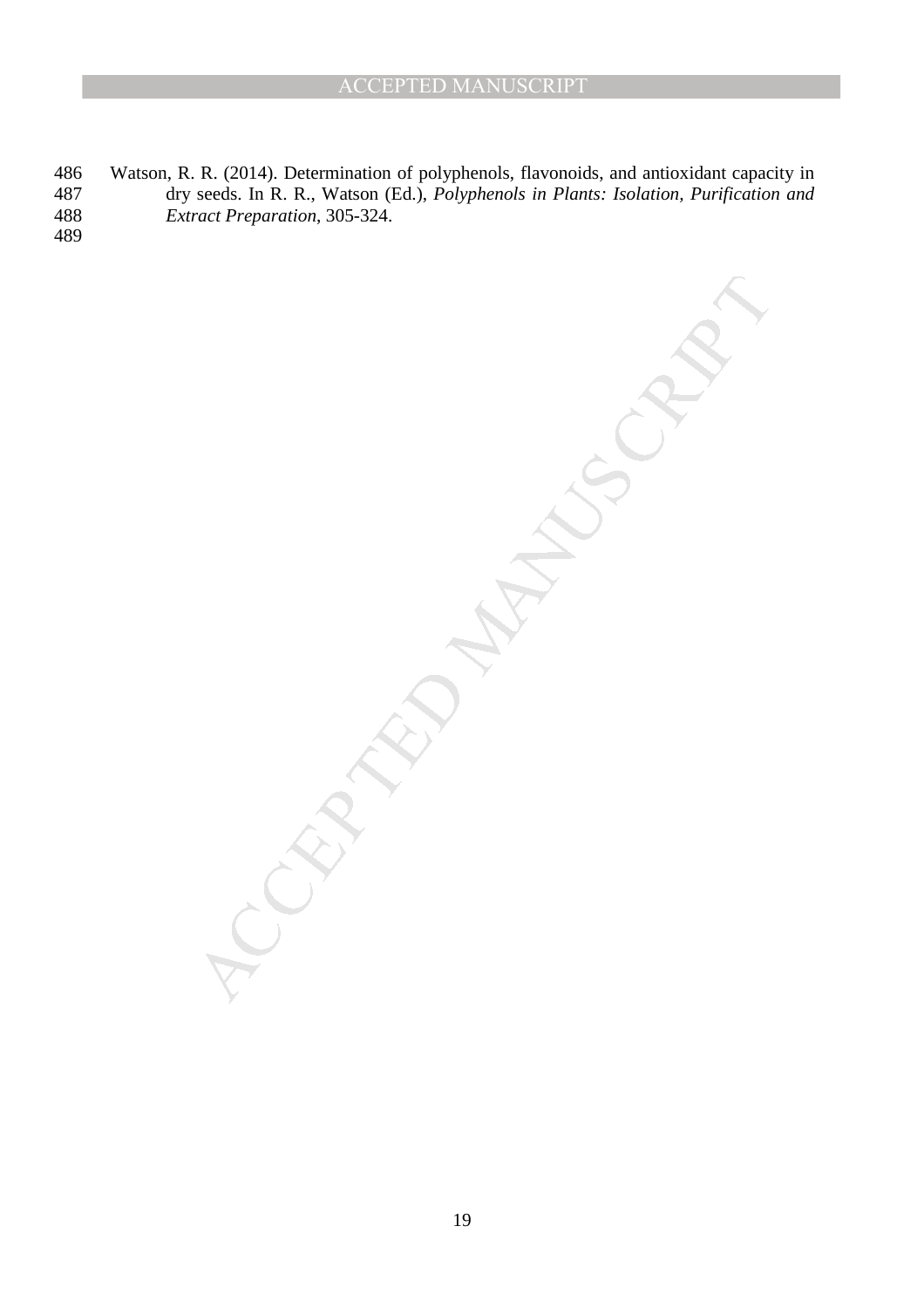# **Figure captions**

**Fig. 1:** Schematic diagram of preparation and fractionation of *S. holoschoenus* extract.

**Fig. 2**: Response-surface contour plots of the quadratic model for TPC as a function of the composition of methanol 70%, ethanol 70%, and acetone 70%. Ac: 70% acetone; Et: 70% ethanol; Me: 70% methanol.

**Fig. 3:** The free radical scavenging activity percentage of crude extract and fractions of *S. holoschoenus* evaluated by DPPH assay. a-f denotes the different tested concentrations, 1- 4 is the statistical comparison of the values obtained with each concentration.

Example of cruck extract and fractions of S<br>the ratio scheme and the ratio scheme of the value of p DPPH assay, a f denotes the different tested concentrations, 1<br>tical comparison of the values obtained with each concentra **Fig. 4**: Response-surface contour plots for the effect of different combinations of the studied extract and its fractions on zone inhibition diameter values against *S. aureus* (a) and *B. subtilis* (b).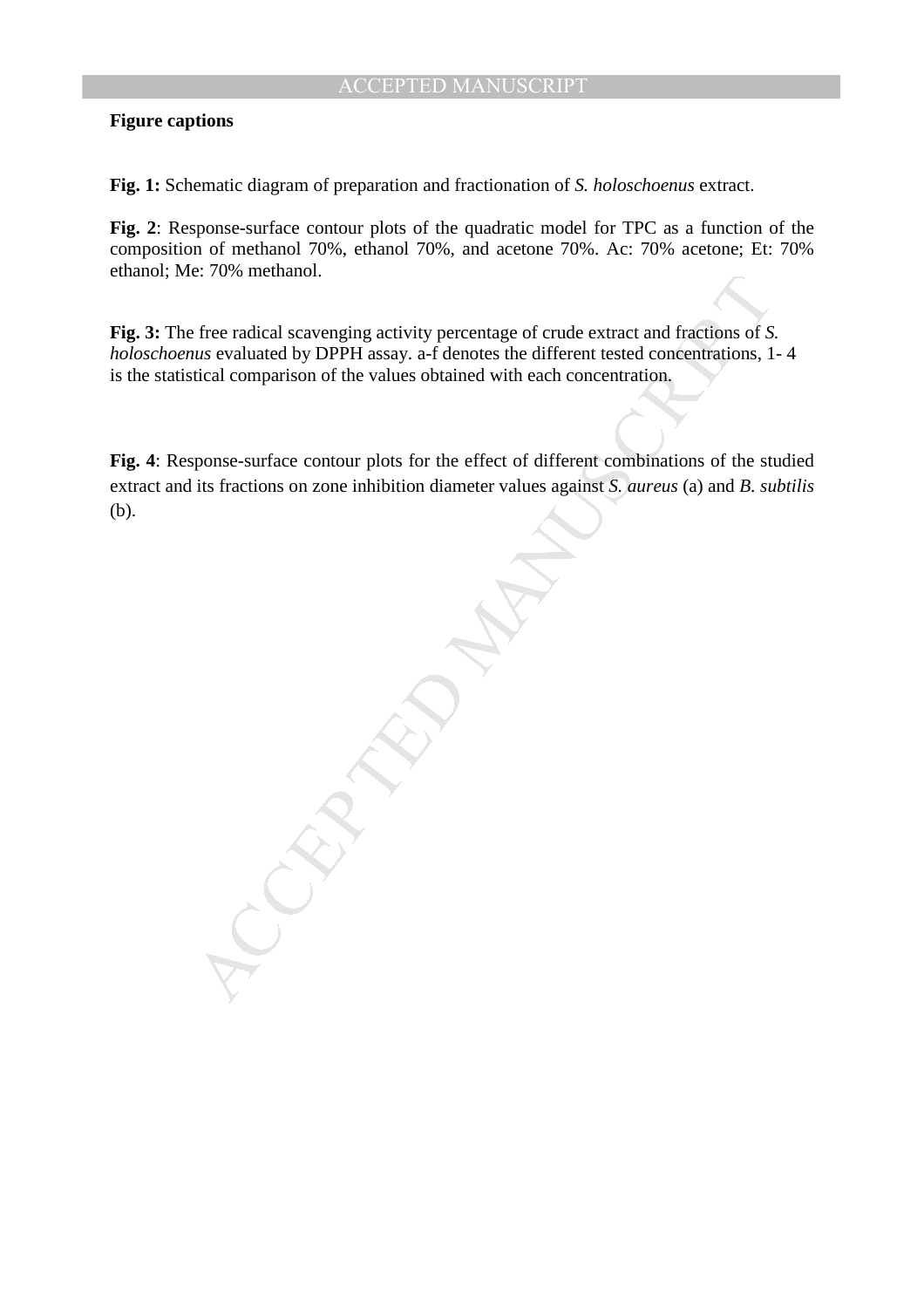Experimental data and the observed responses value of total phenolic compounds (TPC) referred to dry weight (DE) of each extract. GAE. gallic acid equivalents.

| Run            | time(h)        | acetone 70% | ethanol 70%    | methanol 70%     | TPC (mg $GAE/gDE$ )              |                  |
|----------------|----------------|-------------|----------------|------------------|----------------------------------|------------------|
|                |                |             |                |                  | Experimental values              | Predicted values |
| $\mathbf{1}$   | 24             |             | $\theta$       | 0                | $182.29 \pm 0.22^a$              | 186.11           |
| 2              | 24             | $\Omega$    |                | 0                | $122.99 \pm 0.59^b$              | 126.15           |
| 3              | 24             | $\theta$    | $\Omega$       |                  | $178.55 \pm 0.97$ <sup>c</sup>   | 175.38           |
| $\overline{4}$ | 24             | $\Omega$    | 0.5            | 0.5              | $138.95 \pm 2.90^{\mathrm{d}}$   | 101.03           |
| 5              | 24             | 0.5         | $\overline{0}$ | 0.5              | $100.38 \pm 2.32$ <sup>e</sup>   | 180.81           |
| 6              | 24             | 0.5         | 0.5            | $\boldsymbol{0}$ | $98.32 \pm 2.63$ g               | 105.30           |
| 7              | 24             | 0.33        | 0.33           | 0.33             | $100.384 \pm 2.32$ <sup>ef</sup> | 111.84           |
| 8              | 24             | 0.66        | 0.16           | 0.16             | $131.92 \pm 1.55$ <sup>f</sup>   | 116.63           |
| 9              | 24             | 0.16        | 0.66           | 0.16             | $136.56 \pm 2.23$                | 123.24           |
| 10             | 24             | 0.16        | 0.16           | 0.66             | $132.55 \pm 5.62$ <sup>ef</sup>  | 138.22           |
| $11*$          | 1              |             | $\mathbf{0}$   | $\theta$         | $133.07 \pm 2.90$ <sup>C</sup>   |                  |
| $12*$          | $\overline{2}$ |             | $\Omega$       | 0                | $138.36 \pm 3.39$ <sup>C</sup>   |                  |
| $13*$          | 3              |             | $\Omega$       | $\theta$         | $149.09 \pm 0.89^{\mathrm{B}}$   |                  |
| $14*$          | 3x1            |             | 0              | 0                | $241.47 \pm 1.16^{\text{A}}$     |                  |

\* time optimization for the selected solvent (70% acetone )

 $M$ 

Values are expressed as mean  $\pm$  standard deviation ( $n = 3$ ). Means with different letters were significantly different at the level of  $p < 0.05$ .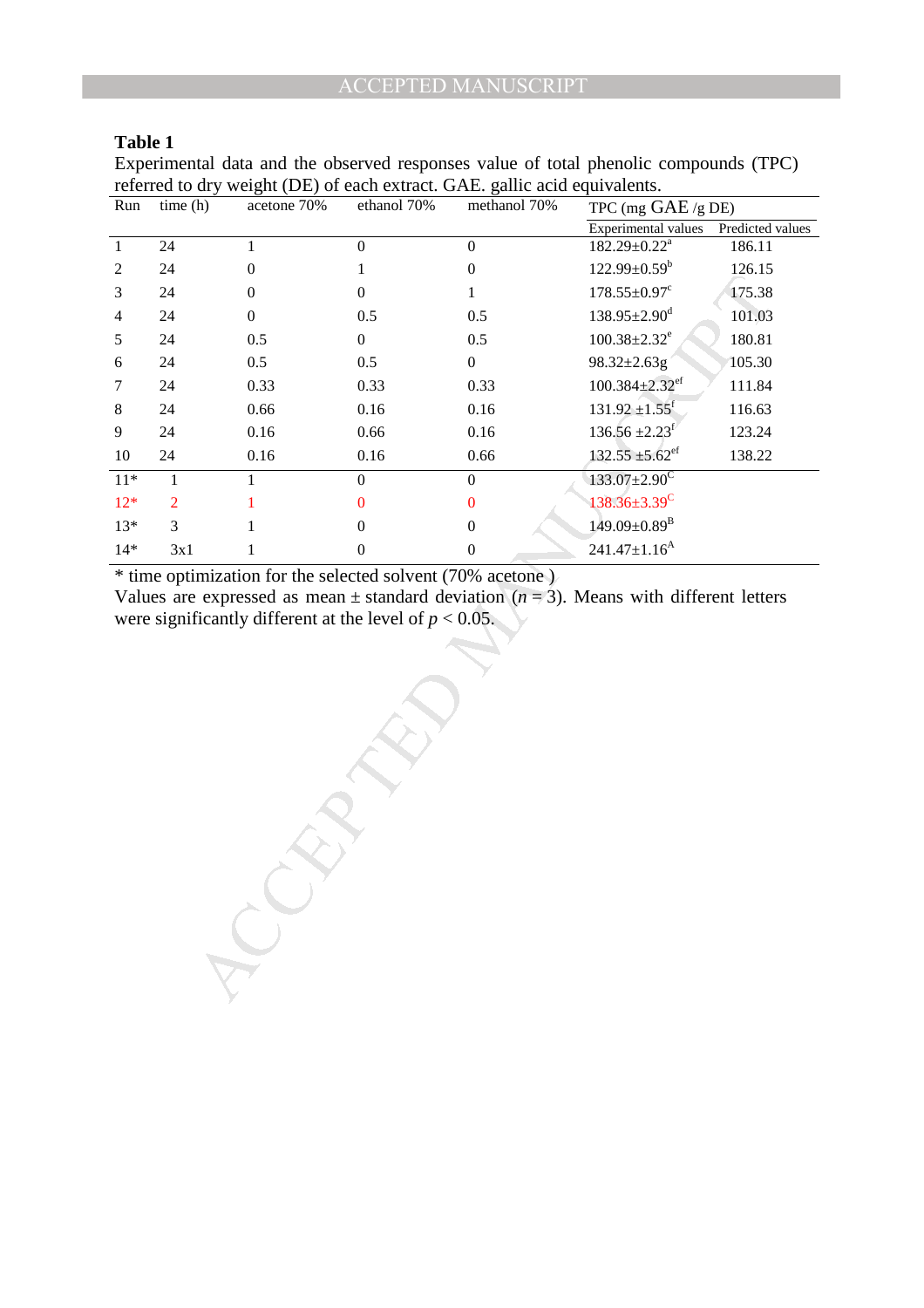**Table 2** The design matrix and experimental responses (inhibition zone diameter (mm)) obtained for tested bacteria at concentration of 90.2 mg/mL for CE, EA and PE.

| Run                                                              | <b>Extracts</b>                                                |                                                               |                                                          | Responses<br>inhibition zone diameter (mm)                                                                                                                                                  |                                                                                                                                                                                                                             |
|------------------------------------------------------------------|----------------------------------------------------------------|---------------------------------------------------------------|----------------------------------------------------------|---------------------------------------------------------------------------------------------------------------------------------------------------------------------------------------------|-----------------------------------------------------------------------------------------------------------------------------------------------------------------------------------------------------------------------------|
|                                                                  | Crude<br>extract                                               | Ethylacetate<br>fraction                                      | Petroleum ether<br>fraction                              | S. aureus                                                                                                                                                                                   | <b>B.</b> subtilis                                                                                                                                                                                                          |
| 01<br>$02\,$<br>03<br>04<br>05<br>$06\,$<br>$07\,$<br>${\bf 08}$ | 100%<br>$00\%$<br>$00\%$<br>50%<br>50%<br>$00\%$<br>33%<br>33% | $00\%$<br>100%<br>$0\%$<br>50%<br>$00\%$<br>50%<br>33%<br>33% | 00%<br>$00\%$<br>100%<br>00%<br>50%<br>50%<br>33%<br>33% | $19.50 \pm 0.50^{ab}$<br>$21.80 \pm 0.60^a$<br>$16.10 \pm 0.70^c$<br>$20.50 \pm 1.34^{ab}$<br>$19.40 \pm 1.60^b$<br>$19.70 \pm 1.03^{ab}$<br>$21.00 \pm 1.00^{ab}$<br>$22.00 \pm 0.80^{ab}$ | $18.10 \pm 0.50^a$<br>$19.50 \pm 0.20^b$<br>$15.70 \pm 0.30$ <sup>d</sup><br>$19.70 \pm 0.10^b$<br>$15.96 \pm 0.05$ <sup>dc</sup><br>$15.80 \pm 0.20^d$<br>$16.66 \pm 0.52$ <sup>cd</sup><br>$16.25 \pm 0.20$ <sup>ac</sup> |
| 09                                                               | 33%                                                            | 33%                                                           | 33%                                                      | $20.00 \pm 1.00^{ab}$                                                                                                                                                                       | $17.25 \pm 0.43^{cd}$                                                                                                                                                                                                       |
|                                                                  |                                                                |                                                               |                                                          |                                                                                                                                                                                             |                                                                                                                                                                                                                             |
|                                                                  |                                                                |                                                               |                                                          |                                                                                                                                                                                             |                                                                                                                                                                                                                             |
|                                                                  |                                                                |                                                               |                                                          |                                                                                                                                                                                             |                                                                                                                                                                                                                             |
|                                                                  |                                                                |                                                               |                                                          |                                                                                                                                                                                             |                                                                                                                                                                                                                             |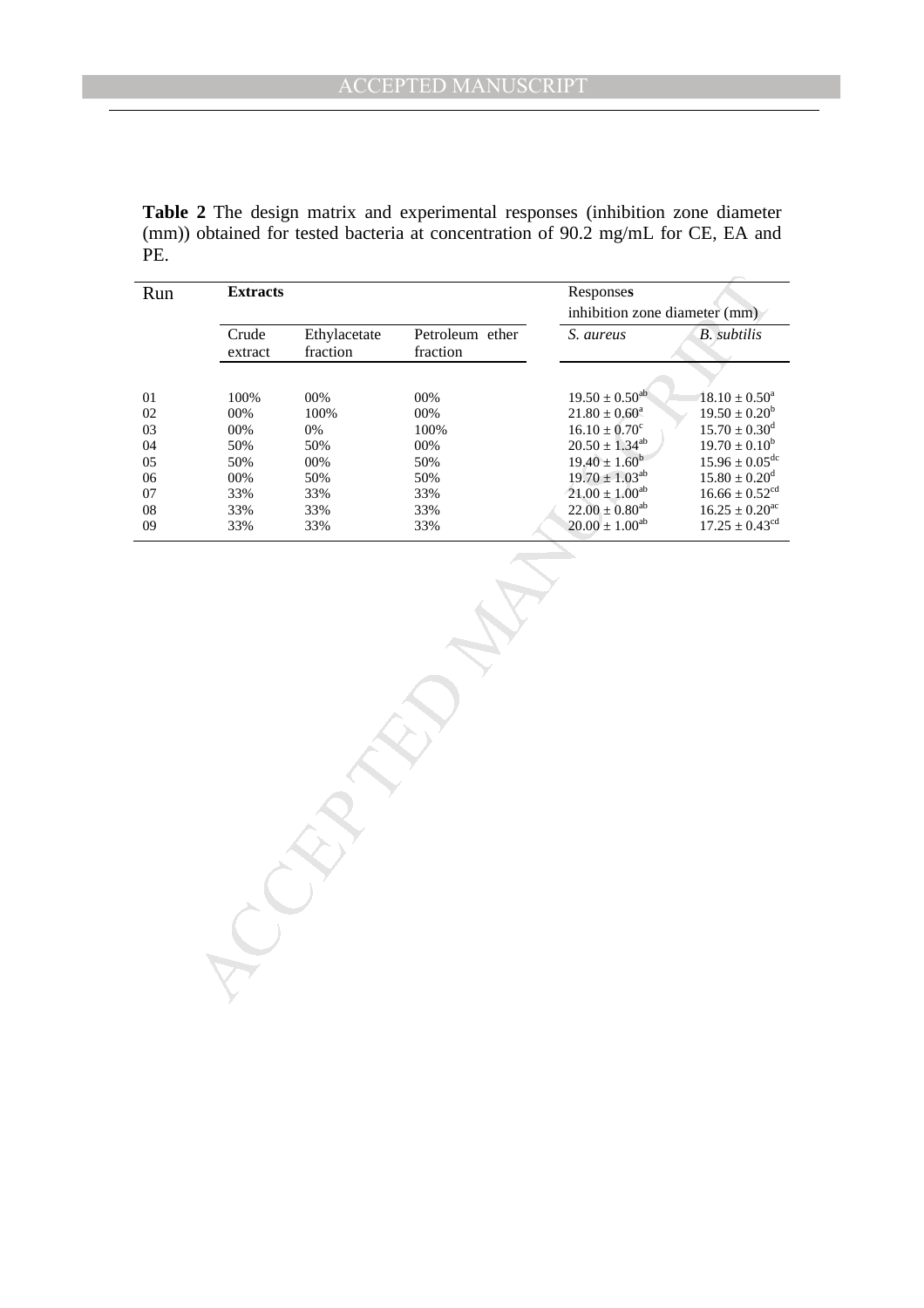Total phenolics, total flavonoids and total tannins contents of *S. holoschoenus* rhizome extract and fractions.

| Fraction              | Total phenolics                                             | Total flavonoids | Total tannins      |
|-----------------------|-------------------------------------------------------------|------------------|--------------------|
|                       | $(mg \text{ GAE/gDE*})$                                     | $(mgQE/gDE*)$    | $(mg TE/gDE*)$     |
| Ethyle acetate (EA)   | $253.47 \pm 18.35$                                          | $6.62 \pm 0.04$  | $156.33 \pm 10.41$ |
| Petroleium ether (PE) | $170.00 \pm 1.73$                                           | $12.89 \pm 0.37$ | $58.00 \pm 2.64$   |
| Crude extract (CE)    | $236.02 \pm 1.24$                                           | $1.96 \pm 0.08$  | $97.67 \pm 1.53$   |
|                       | * Values were referred to dry weight (DE) of EA, PE and CE. |                  |                    |
|                       |                                                             |                  |                    |
|                       |                                                             |                  |                    |
|                       |                                                             |                  |                    |
|                       |                                                             |                  |                    |
|                       |                                                             |                  |                    |
|                       |                                                             |                  |                    |
|                       |                                                             |                  |                    |
|                       |                                                             |                  |                    |
|                       |                                                             |                  |                    |
|                       |                                                             |                  |                    |
|                       |                                                             |                  |                    |
|                       |                                                             |                  |                    |
|                       |                                                             |                  |                    |
|                       |                                                             |                  |                    |
|                       |                                                             |                  |                    |
|                       |                                                             |                  |                    |
|                       |                                                             |                  |                    |
|                       |                                                             |                  |                    |
|                       |                                                             |                  |                    |
|                       |                                                             |                  |                    |
|                       |                                                             |                  |                    |
|                       |                                                             |                  |                    |
|                       |                                                             |                  |                    |
|                       |                                                             |                  |                    |
|                       |                                                             |                  |                    |
|                       |                                                             |                  |                    |
|                       |                                                             |                  |                    |
|                       |                                                             |                  |                    |
|                       |                                                             |                  |                    |
|                       |                                                             |                  |                    |
|                       |                                                             |                  |                    |
|                       |                                                             |                  |                    |
|                       |                                                             |                  |                    |
|                       |                                                             |                  |                    |
|                       |                                                             |                  |                    |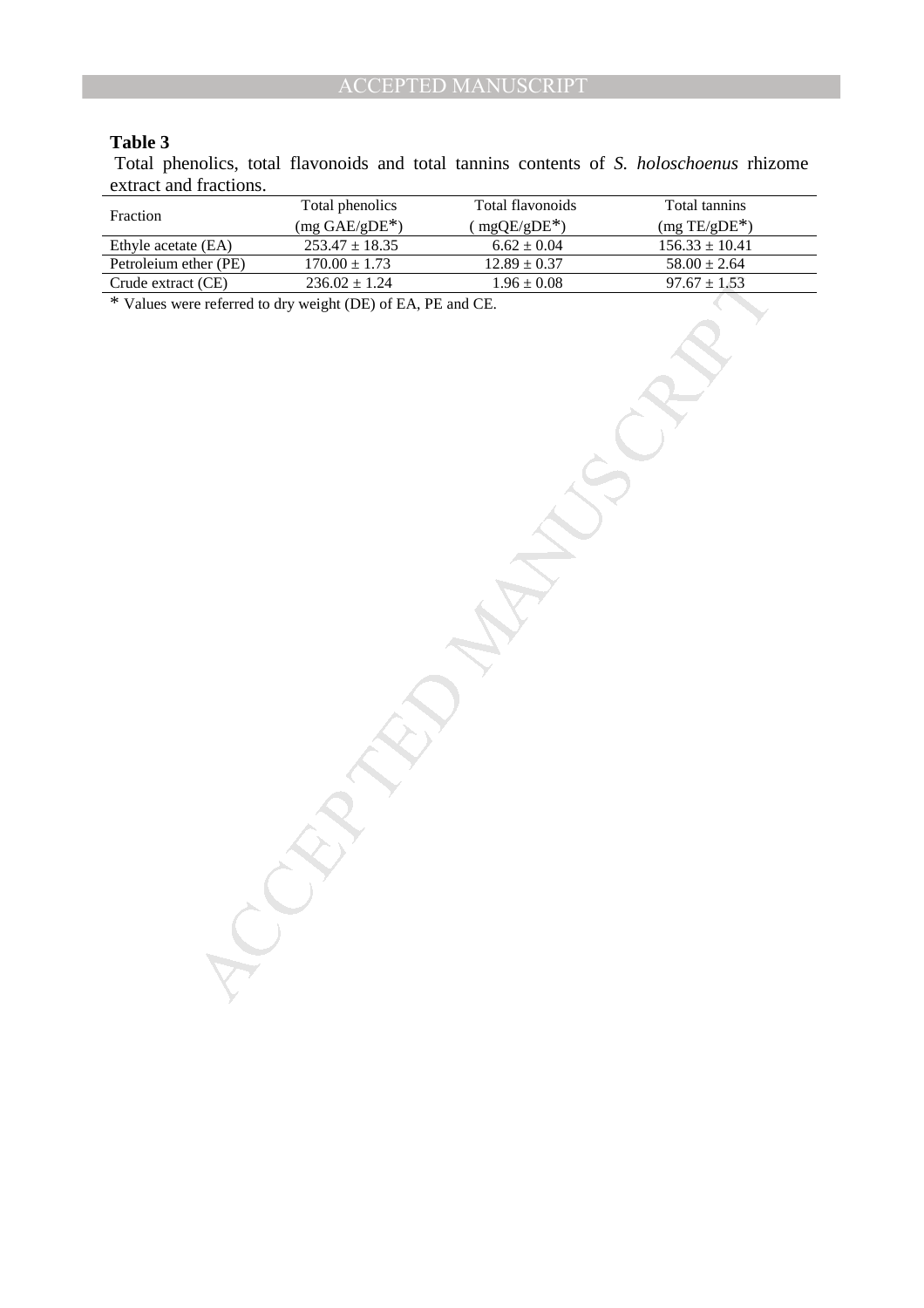The inhibitory effect of crude extract and fractions of *S. holoschoenus* at different concentrations against the tested bacteria.

|                    |                            |                              |                                                                   |                              |                              | Concentration of S. holoschoenus extracts (mg Dry Extract/mL) |                              |                                                                                                                                                                     |                              |                              |
|--------------------|----------------------------|------------------------------|-------------------------------------------------------------------|------------------------------|------------------------------|---------------------------------------------------------------|------------------------------|---------------------------------------------------------------------------------------------------------------------------------------------------------------------|------------------------------|------------------------------|
| Strains            | Extracts                   | 90.20                        | 45.10                                                             | 22.55                        | 11.27                        | 5.63                                                          | 2.82                         | 2.42                                                                                                                                                                | 2.02                         | 1.62                         |
|                    |                            |                              |                                                                   |                              |                              | Inhibition zone (mm)                                          |                              |                                                                                                                                                                     |                              |                              |
|                    | $\rm CE$                   | $19.5 \pm 0.50^1$            | $18\pm0.00^1$                                                     | $17\pm0.28^{12}$             | $15.3 \pm 0.25$ <sup>1</sup> | $15.2 \pm 1.25^1$                                             | $14.9 \pm 0.10^1$            | $12.8 \pm 0.25$ <sup>1</sup>                                                                                                                                        | $11.5 \pm 0.50$ <sup>1</sup> | $12.5 \pm 0.25$ <sup>1</sup> |
| S. aureus          | $\mathop{\rm EA}\nolimits$ | $21.8\pm\!1.67^{\,2}$        | $21.3\pm\!0.57^2$                                                 | $19.5\pm0.50^1$              | $17.2 \pm 1.73^2$            | $15\pm00^1$                                                   | $15.3{\pm}1.23^1$            | $13.8 \pm 2.75^2$                                                                                                                                                   | $13.2 \pm 0.28^2$            | $13.2 \pm 0.28^2$            |
|                    | $PE$                       | $16.1{\pm}0.7$ $^3$          | $15.2 \pm 1.52^3$                                                 | $14 \pm 1.73^2$              | $15{\pm}0.00^{12}$           | $13.7 \pm 1.89^1$                                             | $13.3 \pm 1.15^2$            | $11.7 \pm 0.70$ <sup>1</sup>                                                                                                                                        | $10.7 \pm 0.57$ <sup>1</sup> | $10.3 \pm 0.70^3$            |
|                    |                            |                              |                                                                   |                              |                              |                                                               |                              |                                                                                                                                                                     |                              |                              |
|                    | $\operatorname{CE}$        | $18.2 \pm 0.28$ <sup>1</sup> | $15.3 \pm 0.57$ <sup>1</sup>                                      | $14.3 \pm 0.57$ <sup>1</sup> | $12.8 \pm 0.76$ <sup>1</sup> | $11.7 \pm 0.57$ <sup>1</sup>                                  | $10.3 \pm 0.57$ <sup>1</sup> | $07.7 \pm 2.88$ <sup>1</sup>                                                                                                                                        | $07.3 \pm 1.52^1$            | $07.3 \pm 1.15^1$            |
|                    | $\mathop{\rm EA}\nolimits$ | $19.5 \pm 0.50^2$            | $18.3{\pm}0.28^2$                                                 | $16.3 \pm 0.57^2$            | $15 \pm 0.50^2$              | $13.3{\pm}0.57^1$                                             | $11.2{\pm}0.28^1$            | $10.5 \pm 0.50^{12}$                                                                                                                                                | $09.5 \pm 0.50^{12}$         | $09{\pm}1.00^1$              |
| <b>B.</b> subtilis | $\rm PE$                   | $15.8 \pm 0.28^3$            | $13{\pm}1.0^1$                                                    | $12.5 \pm 0.5^3$             | $11.7 \pm 0.57^3$            | $10.8{\pm}1.60^1$                                             | $12.2 \pm 1.00^1$            | $12.2 \pm 0.28^3$                                                                                                                                                   | $11 \pm 1.00^2$              | $10.7{\pm}1.52^2$            |
|                    |                            |                              |                                                                   |                              |                              |                                                               |                              |                                                                                                                                                                     |                              |                              |
|                    |                            |                              |                                                                   |                              |                              |                                                               |                              | CE: Crude extract, EA: Ethyl acetate fraction, PE: Petroleum ether fraction, 1-3 is the comparison of the values obtained for each concentration of S. holoschoenus |                              |                              |
|                    |                            |                              | , same number indicates similar level of statistical differences. |                              |                              |                                                               |                              |                                                                                                                                                                     |                              |                              |
|                    |                            |                              |                                                                   |                              |                              |                                                               |                              |                                                                                                                                                                     |                              |                              |
|                    |                            |                              |                                                                   |                              |                              |                                                               |                              |                                                                                                                                                                     |                              |                              |
|                    |                            |                              |                                                                   |                              |                              |                                                               |                              |                                                                                                                                                                     |                              |                              |
|                    |                            |                              |                                                                   |                              |                              |                                                               |                              |                                                                                                                                                                     |                              |                              |
|                    |                            |                              |                                                                   |                              |                              |                                                               |                              |                                                                                                                                                                     |                              |                              |
|                    |                            |                              |                                                                   |                              |                              |                                                               |                              |                                                                                                                                                                     |                              |                              |
|                    |                            |                              |                                                                   |                              |                              |                                                               |                              |                                                                                                                                                                     |                              |                              |
|                    |                            |                              |                                                                   |                              |                              |                                                               |                              |                                                                                                                                                                     |                              |                              |
|                    |                            |                              |                                                                   |                              |                              |                                                               |                              |                                                                                                                                                                     |                              |                              |
|                    |                            |                              |                                                                   |                              |                              |                                                               |                              |                                                                                                                                                                     |                              |                              |
|                    |                            |                              |                                                                   |                              |                              |                                                               |                              |                                                                                                                                                                     |                              |                              |
|                    |                            |                              |                                                                   |                              |                              |                                                               |                              |                                                                                                                                                                     |                              |                              |
|                    |                            |                              |                                                                   |                              |                              |                                                               |                              |                                                                                                                                                                     |                              |                              |
|                    |                            |                              |                                                                   |                              |                              |                                                               |                              |                                                                                                                                                                     |                              |                              |
|                    |                            |                              |                                                                   |                              |                              |                                                               |                              |                                                                                                                                                                     |                              |                              |
|                    |                            |                              |                                                                   |                              |                              |                                                               |                              |                                                                                                                                                                     |                              |                              |
|                    |                            |                              |                                                                   |                              |                              |                                                               |                              |                                                                                                                                                                     |                              |                              |
|                    |                            |                              |                                                                   |                              |                              |                                                               |                              |                                                                                                                                                                     |                              |                              |
|                    |                            |                              |                                                                   |                              |                              |                                                               |                              |                                                                                                                                                                     |                              |                              |
|                    |                            |                              |                                                                   |                              |                              |                                                               |                              |                                                                                                                                                                     |                              |                              |
|                    |                            |                              |                                                                   |                              |                              |                                                               |                              |                                                                                                                                                                     |                              |                              |
|                    |                            |                              |                                                                   |                              |                              |                                                               |                              |                                                                                                                                                                     |                              |                              |
|                    |                            |                              |                                                                   |                              |                              |                                                               |                              |                                                                                                                                                                     |                              |                              |
|                    |                            |                              |                                                                   |                              |                              |                                                               |                              |                                                                                                                                                                     |                              |                              |
|                    |                            |                              |                                                                   |                              |                              |                                                               |                              |                                                                                                                                                                     |                              |                              |
|                    |                            |                              |                                                                   |                              |                              |                                                               |                              |                                                                                                                                                                     |                              |                              |
|                    |                            |                              |                                                                   |                              |                              |                                                               |                              |                                                                                                                                                                     |                              |                              |
|                    |                            |                              |                                                                   |                              |                              |                                                               |                              |                                                                                                                                                                     |                              |                              |
|                    |                            |                              |                                                                   |                              |                              |                                                               |                              |                                                                                                                                                                     |                              |                              |
|                    |                            |                              |                                                                   |                              |                              |                                                               |                              |                                                                                                                                                                     |                              |                              |
|                    |                            |                              |                                                                   |                              |                              |                                                               |                              |                                                                                                                                                                     |                              |                              |
|                    |                            |                              |                                                                   |                              |                              |                                                               |                              |                                                                                                                                                                     |                              |                              |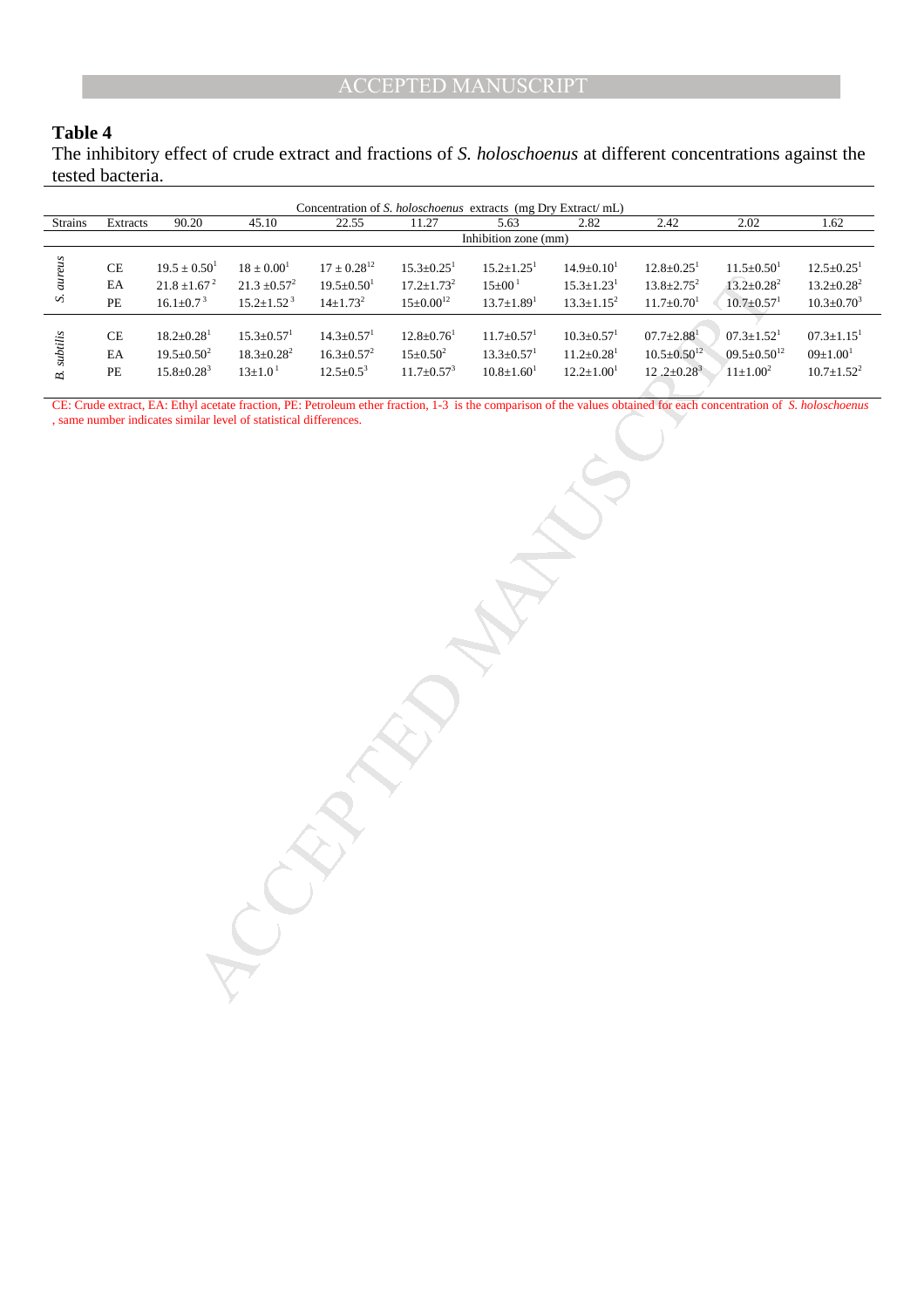Minimal Inhibitory Concentration (MIC.  $\mu$ g/mL) and Minimal Bactericidal Concentration (MBC, µg/mL) of rhizome extract and fractions from *S. holoschoenus*

| Microorganisms     | Extracts      |             |               |                        |         |               |                          |           |                 |
|--------------------|---------------|-------------|---------------|------------------------|---------|---------------|--------------------------|-----------|-----------------|
|                    | Crude extract |             |               | Ethyl acetate fraction |         |               | Ether petroleum fraction |           |                 |
|                    | MIC           | ${\rm MBC}$ | $\rm MBC/MIC$ | MIC                    | MBC     | $\rm MBC/MIC$ | $\overline{\text{MIC}}$  | MBC       | MBC/MIC         |
|                    |               |             |               |                        |         |               |                          |           |                 |
| <b>B.</b> subtilis | $800\,$       | $800\,$     | $\,1\,$       | 400                    | $800\,$ | $\sqrt{2}$    | $800\,$                  | $>2000\,$ | 113             |
| S. aureus          | 800           | 800         | $\,1$         | 600                    | > 2000  | $75\,$        | 1400                     | $>2000$   | 64 <sup>°</sup> |
|                    |               |             |               |                        |         |               |                          |           |                 |
|                    |               |             |               |                        |         |               |                          |           |                 |
|                    |               |             |               |                        |         |               |                          |           |                 |
|                    |               |             |               |                        |         |               |                          |           |                 |
|                    |               |             |               |                        |         |               |                          |           |                 |
|                    |               |             |               |                        |         |               |                          |           |                 |
|                    |               |             |               |                        |         |               |                          |           |                 |
|                    |               |             |               |                        |         |               |                          |           |                 |
|                    |               |             |               |                        |         |               |                          |           |                 |
|                    |               |             |               |                        |         |               |                          |           |                 |
|                    |               |             |               |                        |         |               |                          |           |                 |
|                    |               |             |               |                        |         |               |                          |           |                 |
|                    |               |             |               |                        |         |               |                          |           |                 |
|                    |               |             |               |                        |         |               |                          |           |                 |
|                    |               |             |               |                        |         |               |                          |           |                 |
|                    |               |             |               |                        |         |               |                          |           |                 |
|                    |               |             |               |                        |         |               |                          |           |                 |
|                    |               |             |               |                        |         |               |                          |           |                 |
|                    |               |             |               |                        |         |               |                          |           |                 |
|                    |               |             |               |                        |         |               |                          |           |                 |
|                    |               |             |               |                        |         |               |                          |           |                 |
|                    |               |             |               |                        |         |               |                          |           |                 |
|                    |               |             |               |                        |         |               |                          |           |                 |
|                    |               |             |               |                        |         |               |                          |           |                 |
|                    |               |             |               |                        |         |               |                          |           |                 |
|                    |               |             |               |                        |         |               |                          |           |                 |
|                    |               |             |               |                        |         |               |                          |           |                 |
|                    |               |             |               |                        |         |               |                          |           |                 |
|                    |               |             |               |                        |         |               |                          |           |                 |
|                    |               |             |               |                        |         |               |                          |           |                 |
|                    |               |             |               |                        |         |               |                          |           |                 |
|                    |               |             |               |                        |         |               |                          |           |                 |
|                    |               |             |               |                        |         |               |                          |           |                 |
|                    |               |             |               |                        |         |               |                          |           |                 |
|                    |               |             |               |                        |         |               |                          |           |                 |
|                    |               |             |               |                        |         |               |                          |           |                 |
|                    |               |             |               |                        |         |               |                          |           |                 |
|                    |               |             |               |                        |         |               |                          |           |                 |
|                    |               |             |               |                        |         |               |                          |           |                 |
|                    |               |             |               |                        |         |               |                          |           |                 |
|                    |               |             |               |                        |         |               |                          |           |                 |
|                    |               |             |               |                        |         |               |                          |           |                 |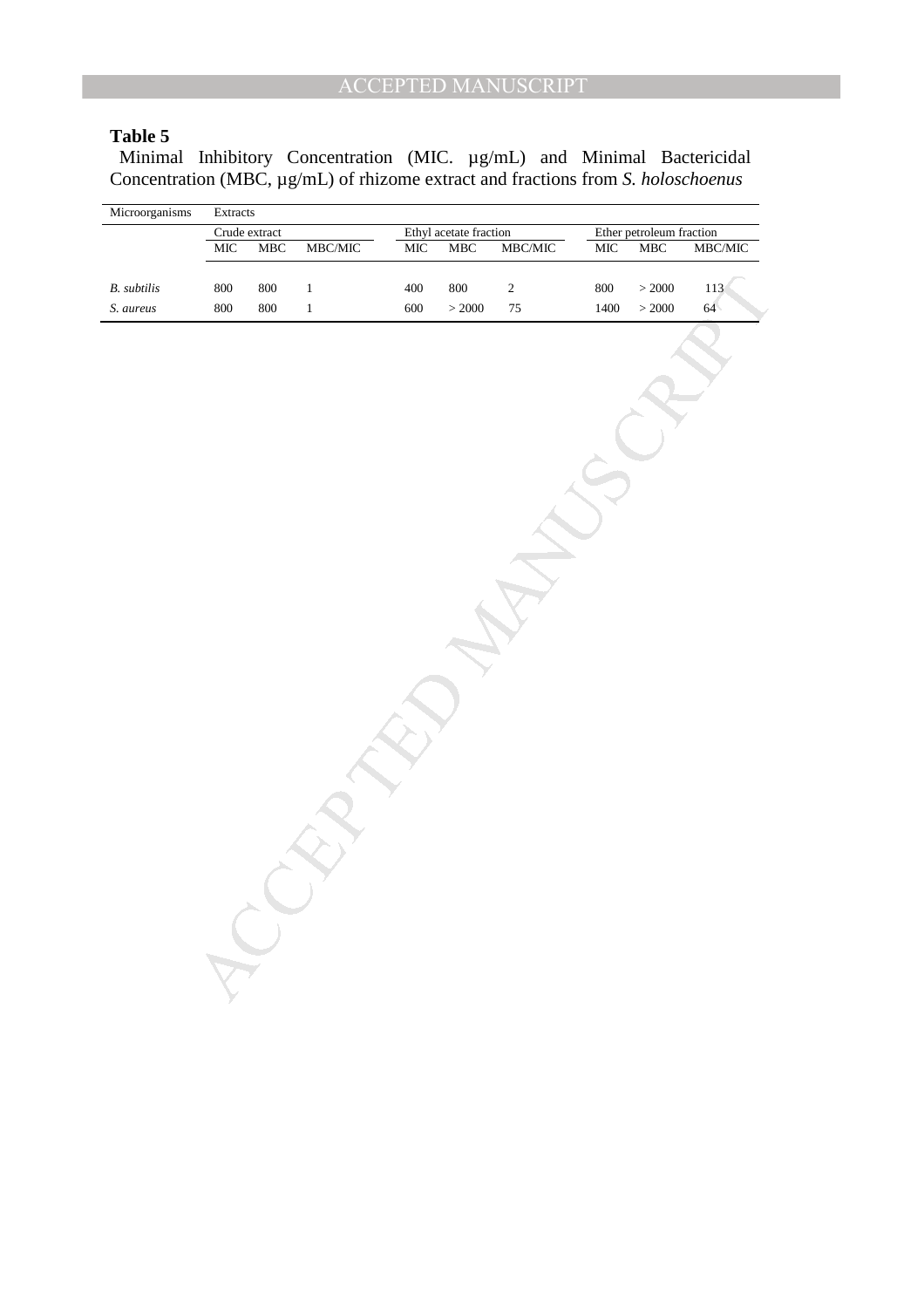

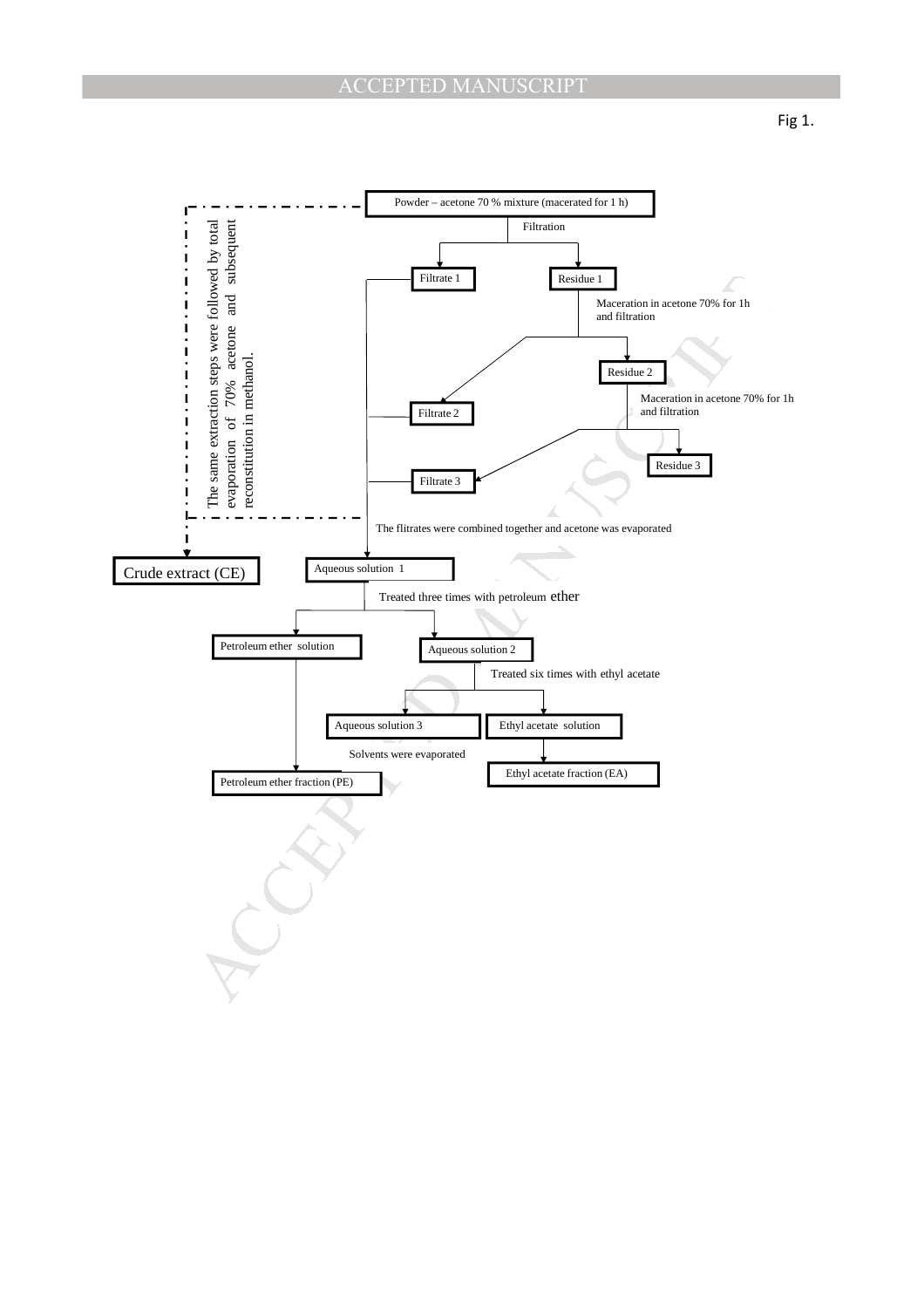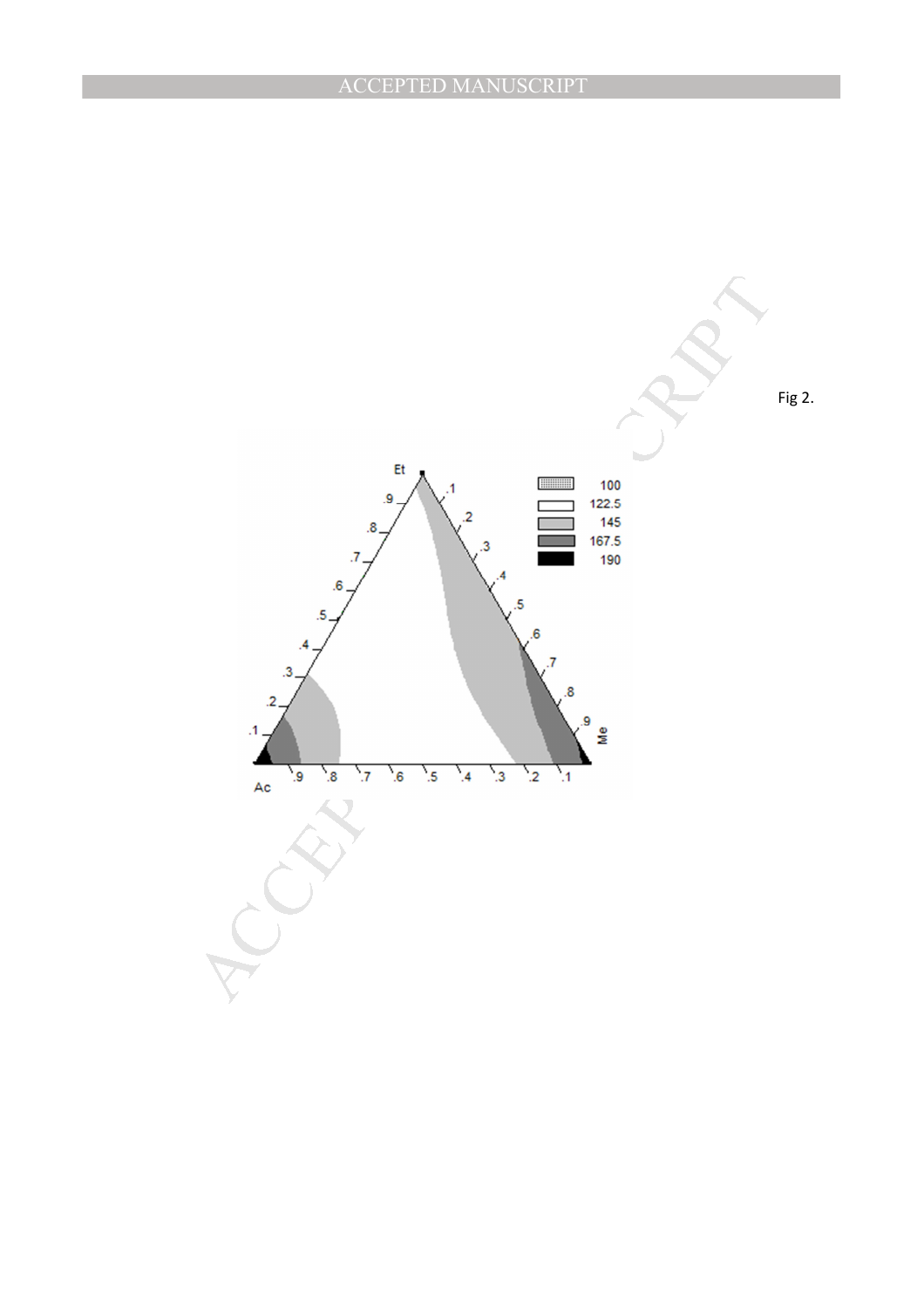

Fig 3.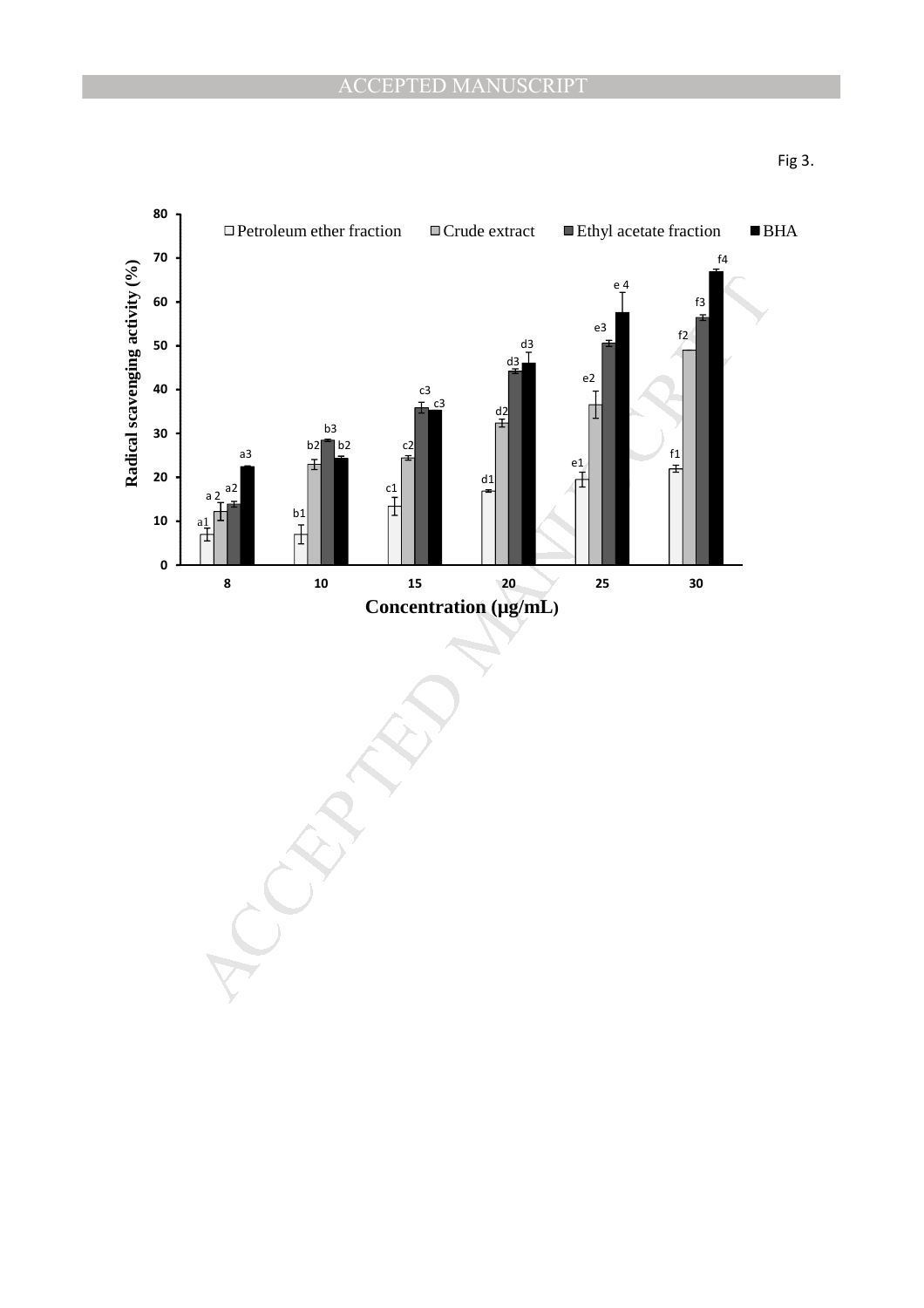Fig 4.